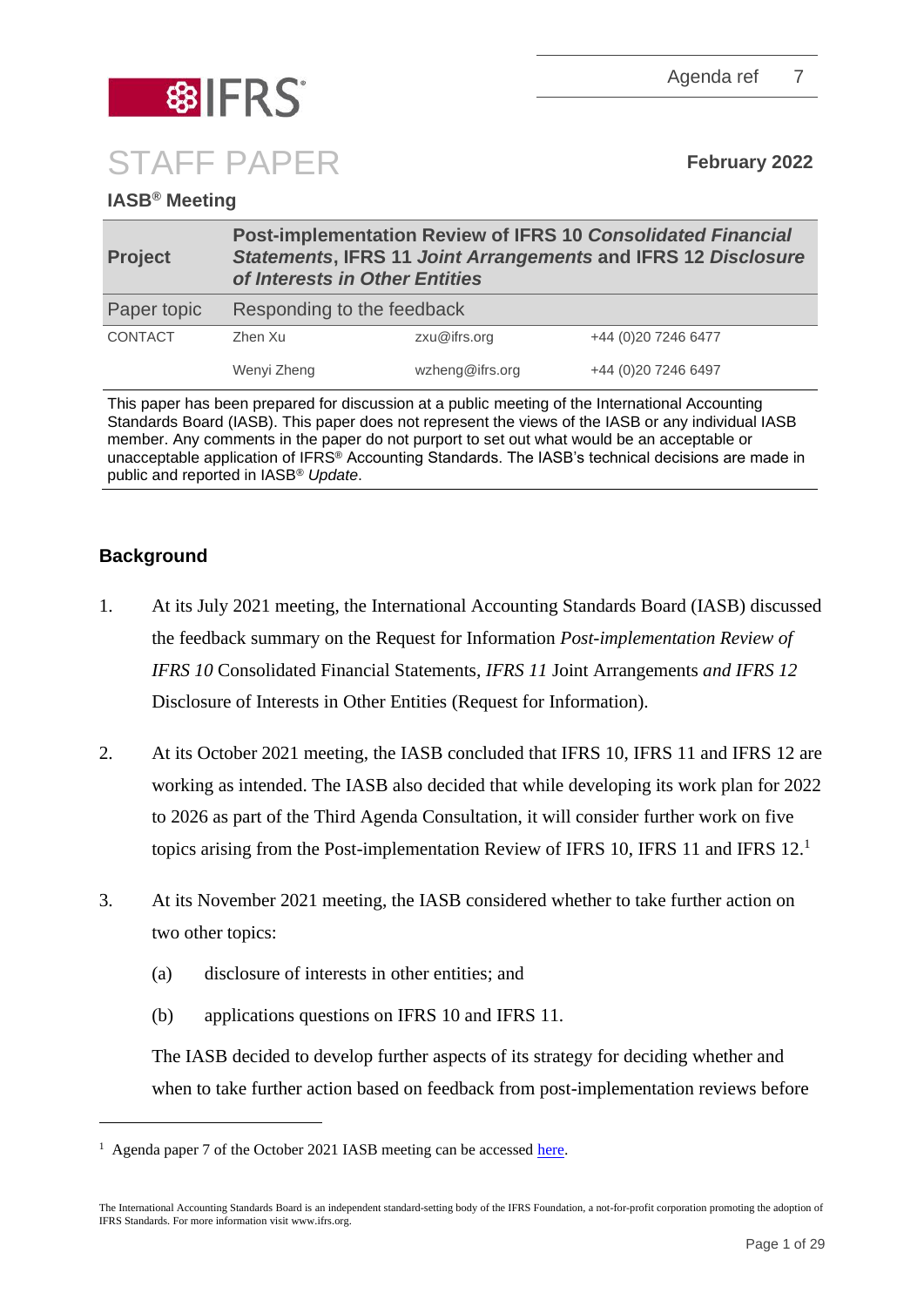deciding to take action on these two topics and therefore concluding this Postimplementation Review. 2

4. At its January 2022 meeting, the IASB discussed the approach for deciding whether and when to take further action based on feedback from post-implementation reviews.<sup>3</sup>

# **Purpose of the paper**

- 5. The purpose of this paper is for the IASB to:
	- (a) prioritise topics it has previously agreed to take further action on (topics 1, 2, 3, 4) and 5 of this paper) arising from the Post-implementation Review, applying the approach the IASB agreed at its January 2022 meeting.
	- (b) decide whether to take further action on topics 6 and 7 of this paper, and if so, the priority of these topics.
	- (c) decide not to act on other matters raised in the feedback on the Request for Information.
- 6. If the IASB reaches agreement on the additional topics to take action on and the priority of topics it will be asked to consider agenda paper 7A of this meeting. Agenda paper 7A summarises work undertaken in the Post-implementation Review and asks the IASB whether it agrees that sufficient work has been completed to conclude the Postimplementation Review and for the staff to prepare the Report and Feedback Statement on the Post-implementation Review.

<sup>&</sup>lt;sup>2</sup> Agenda paper 7 of the November 2021 IASB meeting can be accessed [here.](https://www.ifrs.org/content/dam/ifrs/meetings/2021/november/iasb/ap7-responding-to-the-feedback-pir-ifrs-10-11-12.pdf)

<sup>&</sup>lt;sup>3</sup> Agenda paper 8A of the January 2022 IASB meeting can be accessed [here.](https://www.ifrs.org/content/dam/ifrs/meetings/2022/january/iasb/ap8a-pir-outcome-prioritisation.pdf)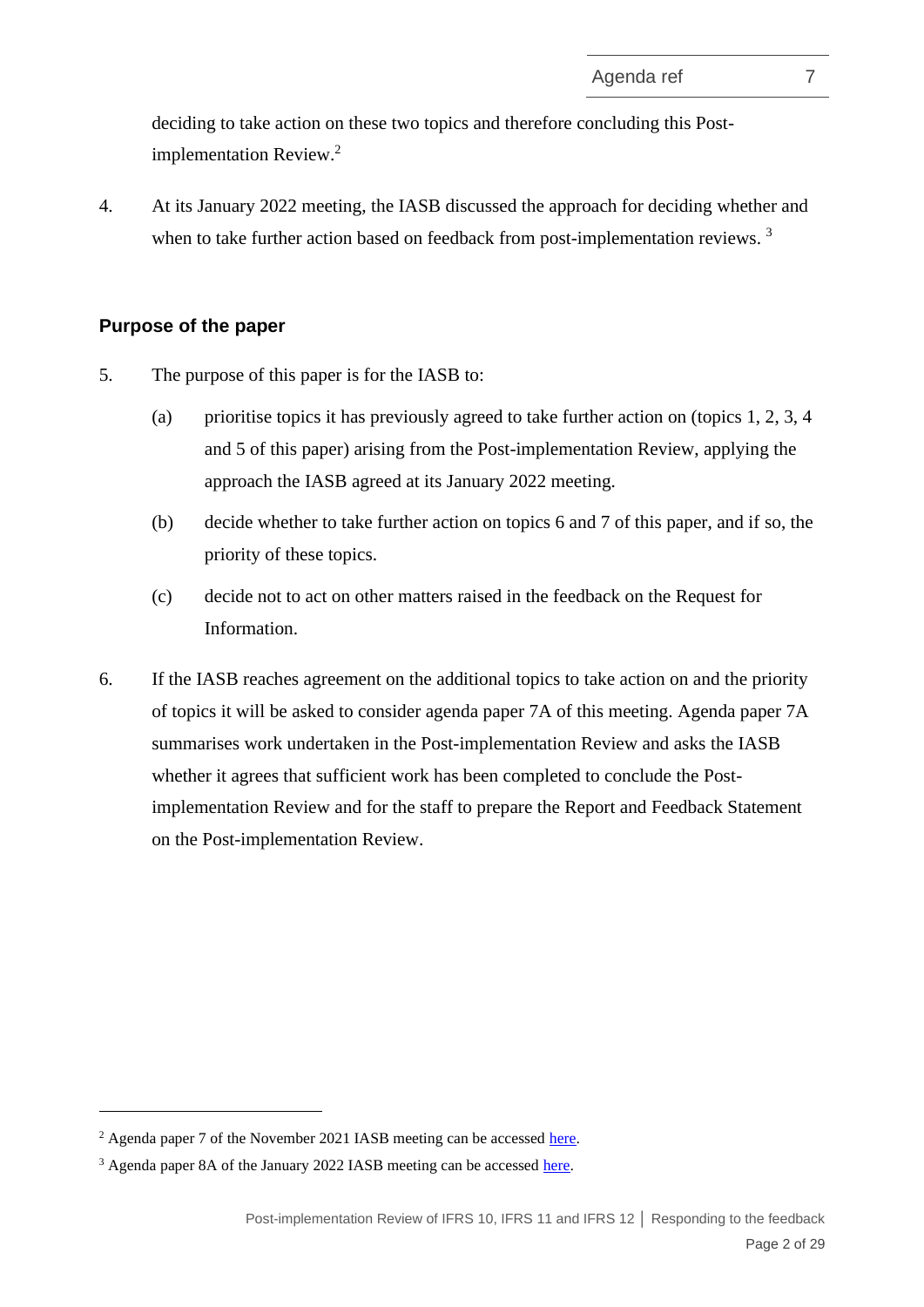### **Structure of the paper**

- 7. This paper is structured as follows:
	- (a) Staff recommendations (paragraphs [8](#page-2-0)[–11\)](#page-3-0);
	- (b) The IASB approach to addressing matters arising from post-implementation reviews (paragraphs [12–](#page-3-1)[15\)](#page-4-0);
	- (c) Priority allocation for topics 1, 2, 3 and 5 (paragraphs  $16-41$ );
	- (d) Whether, and if so, when to take action on topic 6—disclosure of interests in other entities (paragraphs [42](#page-11-0)[–52\)](#page-14-0);
	- (e) Whether to address topics 4 and 7—application questions on IFRS 10 and IFRS 11 (paragraphs [53–](#page-14-1)[89\)](#page-21-0);
	- (f) Topics it is not recommended the IASB considers further (paragraphs [90](#page-22-0)[–91\)](#page-23-0);
	- (g) Appendix A—overview of topics 1, 2, 3 and 5; and
	- (h) Appendix B—application questions on IFRS 10 and IFRS 11.

#### **Staff recommendations**

- <span id="page-2-0"></span>8. Applying the approach the IASB discussed at its January 2022 meeting, the staff recommend the IASB prioritise the topics arising from the Post-implementation Review which it previously agreed to take further action on, as follows:
	- (a) medium priority, to be added to the research pipeline:
		- (i) investment entities—subsidiaries that are investment entities (topic 1);
		- (ii) collaborative arrangements outside the scope of IFRS 11 (topic 2); and
		- (iii) transactions that involve corporate wrappers (topic 3);
	- (b) refer to the IFRS Interpretations Committee (Interpretations Committee) topic 4: investment entities—definition of an investment entity; and
	- (c) low priority, to be addressed only if identified as a priority in the next Agenda Consultation or when the related IFRS Accounting Standard is next amended in some cases—transactions that change the relationship between an investor and an investee (topic 5).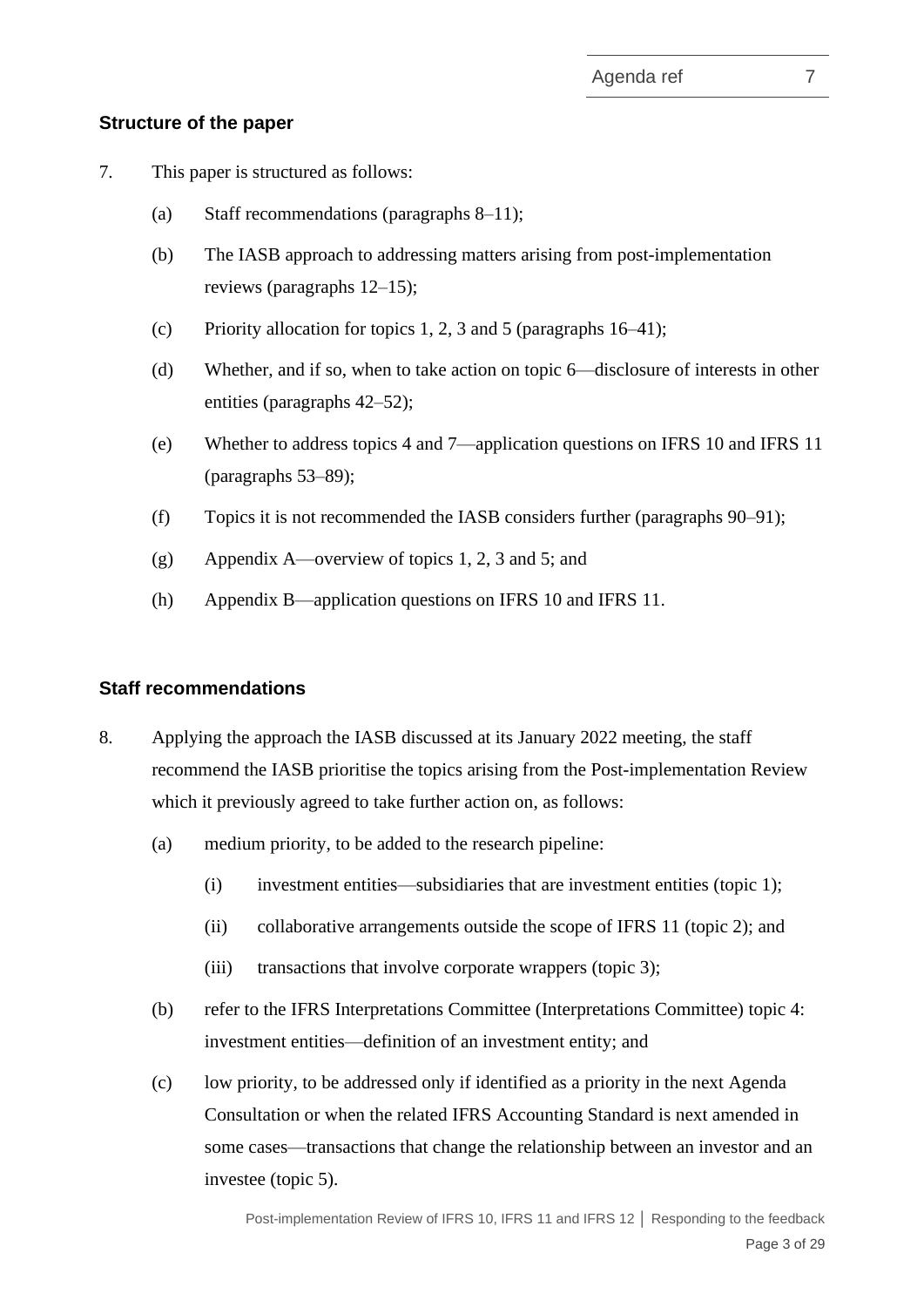- 9. Applying the approach the IASB discussed at its January 2022 meeting, the staff recommend the IASB addresses disclosure of interests in other entities (topic 6) as a low priority topic.
- 10. The staff recommend that four subtopics related to the application of IFRS 10 and IFRS 11 (topic 7) are referred to the Interpretations Committee:
	- (a) the relationship between substantive rights and protective rights;
	- (b) changes in the relevant activities during the lifecycle of an investee;
	- (c) assessing non-contractual agency relationships; and
	- (d) accounting for a joint operator's disproportionate share of output compared to share of ownership.
- <span id="page-3-0"></span>11. Applying the approach the IASB discussed at its January 2022 meeting, the staff recommend not addressing matters raised in paragraphs [90](#page-22-0) to [91](#page-23-0) of this paper and the remaining 11 subtopics of topic 7 set out in Appendix B of this paper.

# **The IASB approach to addressing matters arising from post-implementation reviews**

- <span id="page-3-1"></span>12. At its January 2022 meeting, the IASB discussed a two-step approach to responding to and prioritising matters arising from post-implementation reviews<sup>4</sup>:
	- (a) first to decide *whether* to take further action considering the evidence in paragraph [13](#page-3-2) of this paper; and
	- (b) then to *prioritise* matters as high, medium or low considering the characteristics of the matter as set out in paragraph [14](#page-4-1) of this paper.
- <span id="page-3-2"></span>13. The IASB will respond to matters arising from a post-implementation review when the findings provide evidence that:
	- (a) the objective of the new IFRS Accounting Standard is not being met;

<sup>4</sup> This agenda paper uses the approach set out in agenda paper 24B of this IASB meeting (February 2022)—which has been updated for suggestions made by the IASB members at the January 2022 IASB meeting.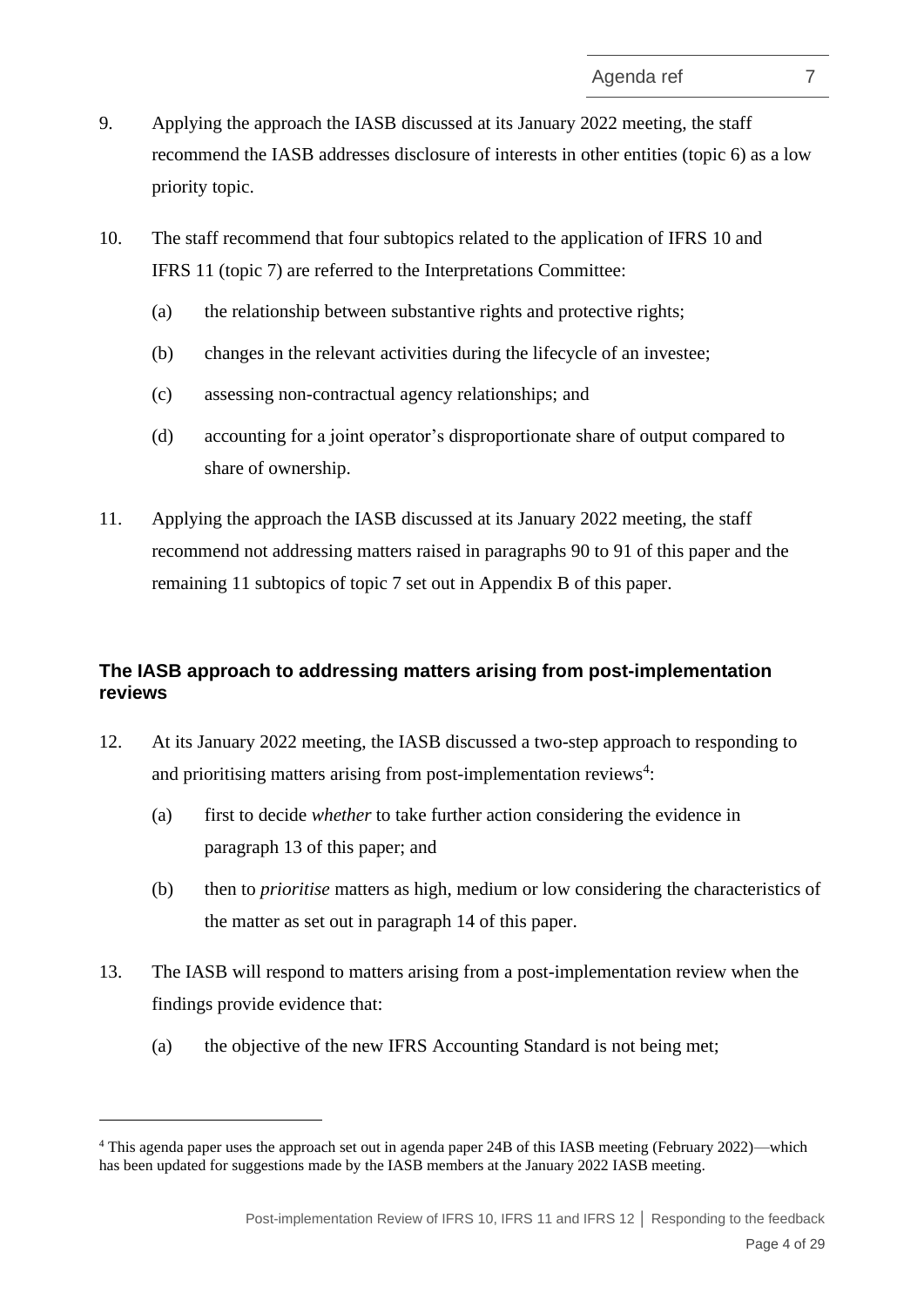- <span id="page-4-2"></span>(b) there is significant deficiency in how information arising from application of the new IFRS Accounting Standard is meeting the needs of users of financial statements (for example significant diversity in application); or
- (c) the costs or challenges of applying the new IFRS Accounting Standard or auditing, enforcing or using information arising from the application of the new IFRS Accounting Standard are significantly greater than expected (for example, there are differences from the effects analysis issued with the new IFRS Accounting Standard).
- <span id="page-4-4"></span><span id="page-4-3"></span><span id="page-4-1"></span>14. The timing of when such a matter would be actioned would be based on the characteristics of the matter— that is, the extent to which:
	- (a) the consequences of the matter are significant.
	- (b) the matter is pervasive.
	- (c) the matter can be addressed by the IASB or the Interpretations Committee.
	- (d) the benefits of any action would be expected to outweigh the costs. This would include considering the extent of disruption and operational costs from change and the importance of the matter to users of financial statements.
- <span id="page-4-0"></span>15. Matters are categorised as follows:
	- (a) *high priority matters*, would be addressed as soon as possible. These matters are expected to be rare, but would involve:
		- (i) issues relating to the objective or core principle of a new IFRS Accounting Standard that mean the IASB is unable to conclude that the new IFRS Accounting Standard is working as intended; or
		- (ii) issues for which solutions are needed urgently (like, for example, urgent projects on IBOR Reform and its Effects on Financial Reporting and covid-19-related rent concessions, recently undertaken by the IASB).
	- (b) *medium priority matters*, would be added to the IASB's research pipeline or the Interpretations Committee's pipeline. These matters would consist of those for which most of the characteristics in paragraph [14](#page-4-1) of this paper are present to a large extent and for which the benefits are expected to exceed the costs.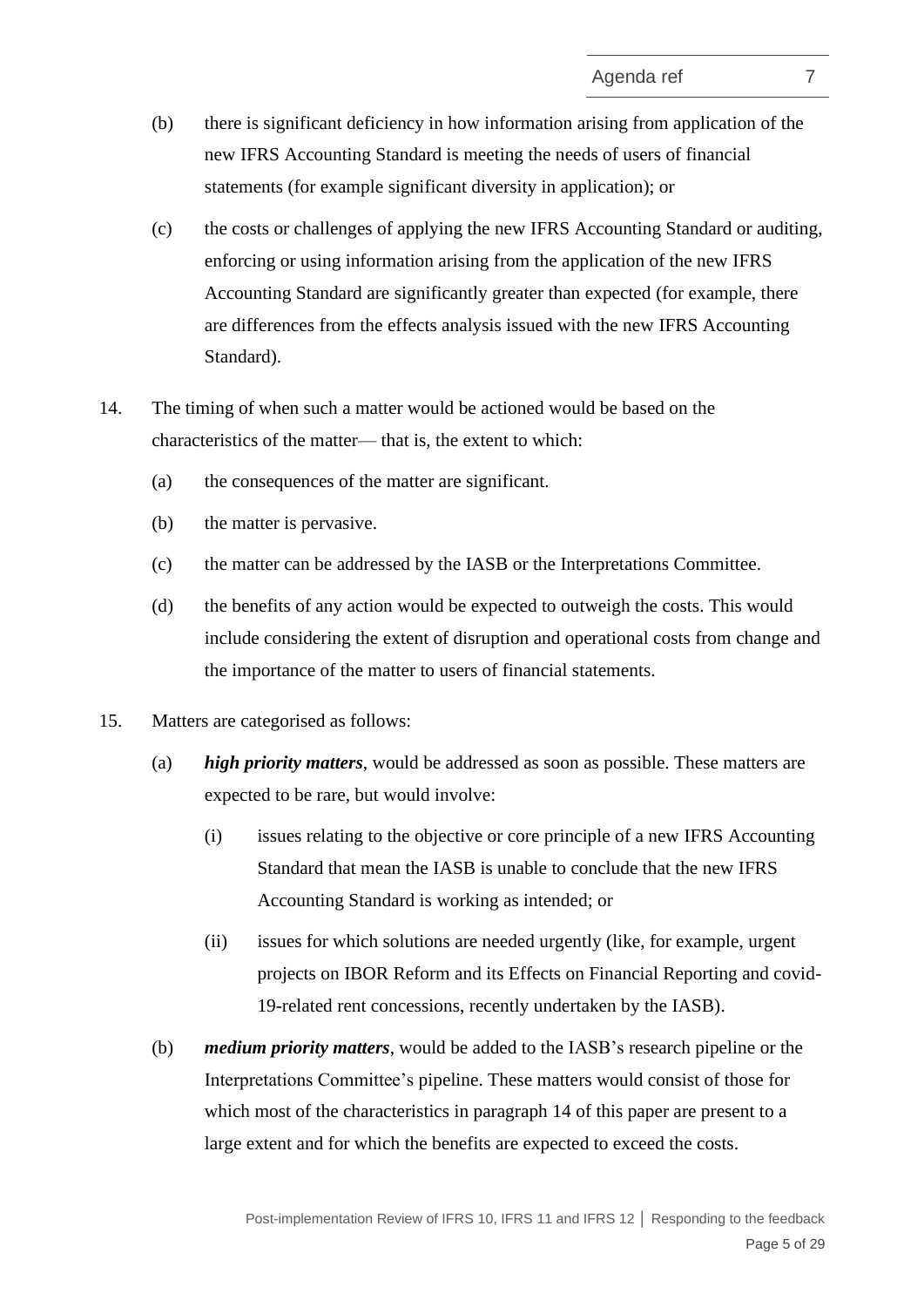- (c) *low priority matters* are those that the IASB would address only if they are identified as a priority in the next Agenda Consultation or when the IFRS Accounting Standard is next amended in some cases. These matters would consist of those for which:
	- (i) some of the characteristics in paragraph [14](#page-4-1) of this paper are present to some extent; and
	- (ii) the remainder of the characteristics in paragraph [14](#page-4-1) of this paper are not met or there is insufficient information to conclude whether the characteristic is present.
- (d) *no action matters,* are those that on which neither the IASB nor the Interpretations Committee would take further action. These matters would consist of those for which few or none of the characteristics in paragraph [14](#page-4-1) of this paper are present.

### **Priority allocation for topics 1, 2, 3 and 5**

- <span id="page-5-0"></span>16. At its October 2021 meeting, the IASB decided that while developing its work plan for 2022 to 2026 as part of the Third Agenda Consultation, it will consider further work on five topics arising from the Post-implementation Review of IFRS 10 and IFRS 11:
	- (a) investment entities—subsidiaries that are investment entities (topic 1);
	- (b) collaborative arrangements outside the scope of IFRS 11 (topic 2);
	- (c) transactions that involve corporate wrappers (topic 3);
	- (d) investment entities—definition of an investment entity (topic 4); and
	- (e) transactions that change the relationship between an investor and an investee (topic 5).
- 17. Topic 4 relates to the application of the definition of an investment entity. The staff analysis of topic 4, along with other application questions, is set out in paragraphs [87](#page-21-1) to [89](#page-21-0) of this paper.
- 18. A description of topics 1, 2, 3 and 5 is in Appendix A of this paper. The staff applied the IASB approach to prioritising matters arising from a post-implementation review (paragraphs [14](#page-4-1) and [15](#page-4-0) of this paper) to assess the priority for topics 1, 2, 3 and 5.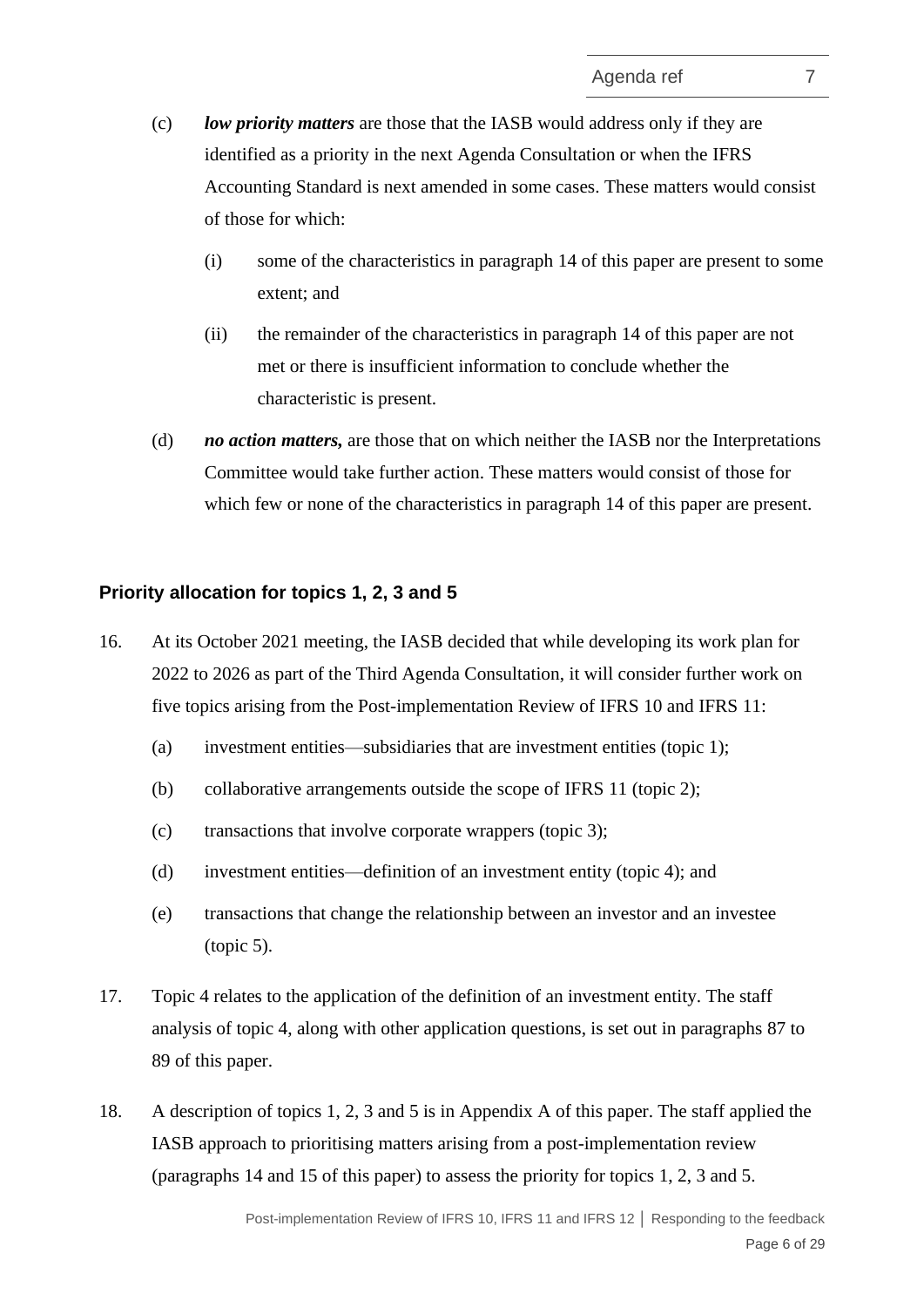### *High priority matters*

- 19. At its October 2021 meeting, having considered the feedback and evidence gathered during the Post-implementation Review, the IASB concluded that IFRS 10, IFRS 11 and IFRS 12 are working as intended.
- 20. Applying the criteria for high priority matters, topics 1, 2, 3 and 5 do not relate to the objective or core principle of IFRS 10 or IFRS 11, therefore none of these topics are of high priority to be addressed as soon as possible.

# *Medium priority matters*

21. The table below shows the assessment of topics 1, 2 and 3 applying the criteria in paragraph [14](#page-4-1) of this paper.

| Topic          | Description                                                    | The<br>consequences<br>of the matter<br>are<br>significant or<br>severe | The<br>matter is<br>pervasive | The<br>matter<br>can be<br>addressed<br>by the<br>IASB                  | The<br>benefits<br>would<br>outweigh<br>the costs |
|----------------|----------------------------------------------------------------|-------------------------------------------------------------------------|-------------------------------|-------------------------------------------------------------------------|---------------------------------------------------|
|                | Investment entity—subsidiaries<br>that are investment entities | Yes                                                                     | <b>Yes</b>                    | <b>Yes</b>                                                              | Yes                                               |
| $\overline{2}$ | Collaborative arrangements<br>outside the scope of IFRS 11     | Yes                                                                     | Yes                           | Initial research would<br>be needed to<br>investigate these<br>criteria |                                                   |
| 3              | Transactions that involve<br>corporate wrappers                | <b>Yes</b>                                                              | <b>Yes</b>                    | Initial research<br>would be needed to<br>investigate these<br>criteria |                                                   |

22. In the staff's view, most of the characteristics in paragraph [14](#page-4-1) of this paper are present in topics 1 to 3. Therefore, the staff view these topics as medium priority meaning they should be added to the research pipeline following the Post-implementation Review. Paragraphs [23](#page-7-0) to [34](#page-9-0) of this paper explain the staff's rationale for prioritising these topics as medium priority.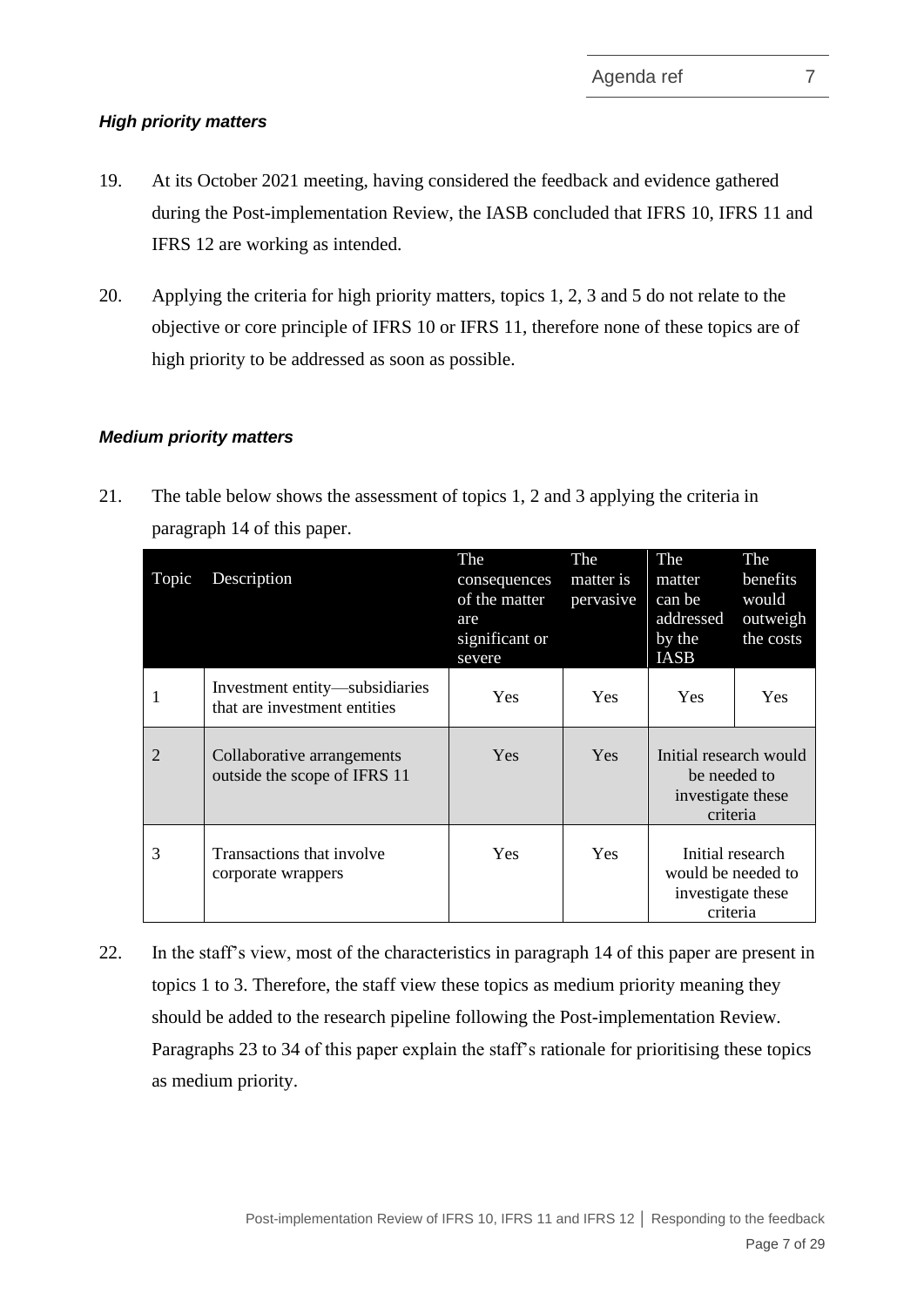#### *Investment entity—subsidiaries that are investment entities*

- <span id="page-7-0"></span>23. Many respondents to the Post-implementation Review consider there is a significant loss of information in the circumstance an investment entity measures its subsidiary, that is itself an investment entity, at fair value. These respondents think that when a subsidiary that is an investment entity itself is measured at fair value, the information on the assets and liabilities held by the subsidiary is aggregated to an extent that the users are not able to understand the investment entity group's operation. The information requested includes:
	- (a) the revenue, expense, assets and liabilities of the subsidiary's investment related activities.
	- (b) the disaggregated fair value information of an investment portfolio held by the subsidiary.
- 24. The staff consider there is evidence of a deficiency in how information arising from the application of IFRS 10 is meeting the needs of users of financial statements (paragraph [13\(b\)](#page-4-2) of this paper). The consequences of the matter are significant (paragraph [14\(a\)](#page-4-3) of this paper) because measuring the subsidiary at fair value aggregates information about the subsidiary that users say they need.
- 25. When assessing pervasiveness (paragraph [14\(b\)](#page-4-4) of this paper), the staff noted this topic is pervasive in specific industries, such as investment and fund management industries.
- 26. The staff think the loss of information for investment entities could be addressed by the IASB by amending the disclosure requirements of IFRS 12, as described in Appendix A of this paper.
- 27. Furthermore, the staff think that the benefits would outweigh the costs if the IASB decides to introduce new disclosure requirements. The information required for the disclosure is likely to be readily available as it is information management uses to assess performance of an investment entity. For example, one preparer noted that it has used alternative measures to convey the additional information related to the investment entity subsidiaries since the implementation of the investment entity requirements.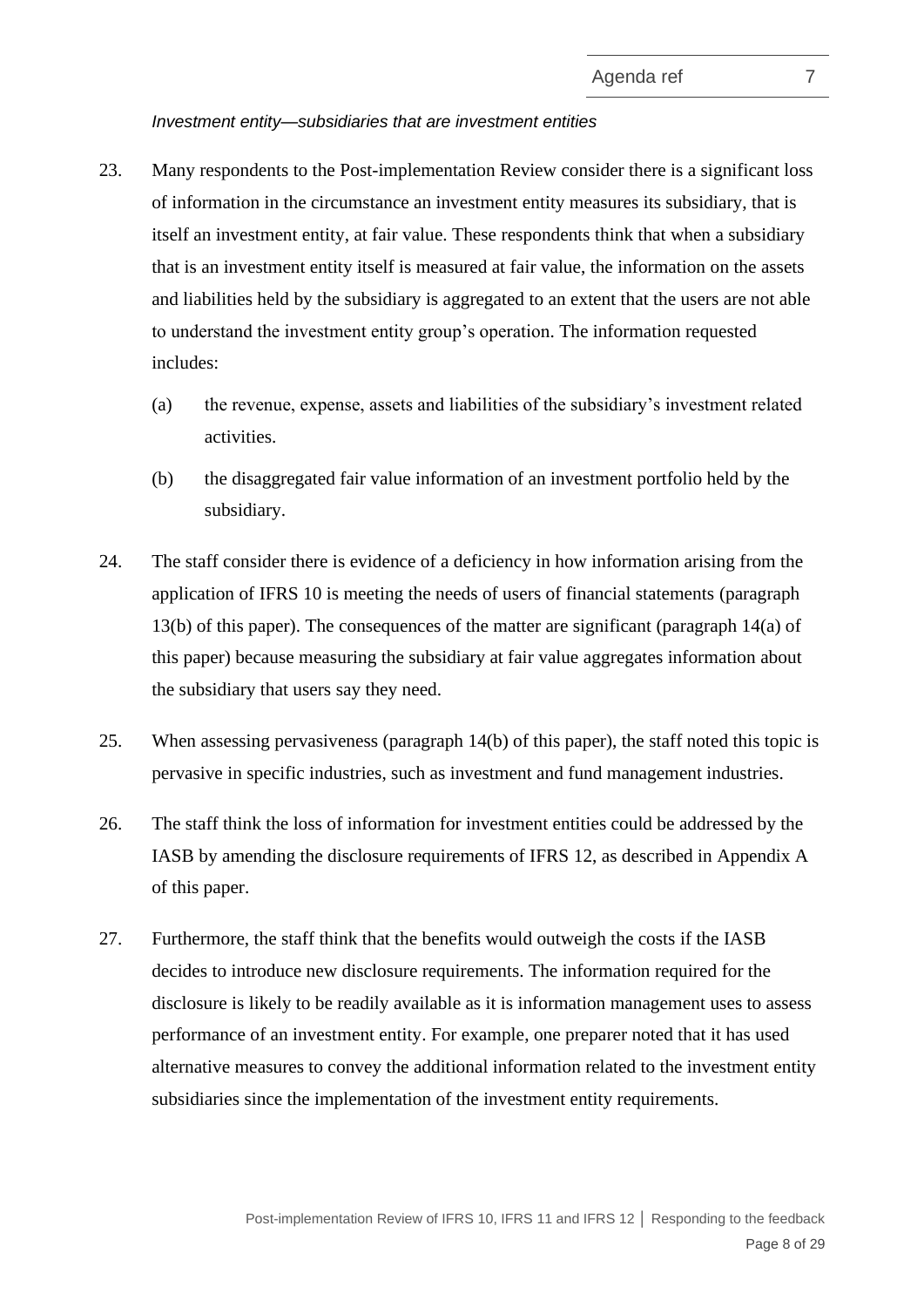*Collaborative arrangements outside the scope of IFRS 11*

- 28. Stakeholders noted that it is challenging to apply requirements in IFRS Accounting Standards to collaborative arrangements that are outside of the scope of IFRS 11. For example, three GPF members said guidance on how to account for these arrangements would be helpful.
- 29. The feedback on the Request for Information identified diversity in the application of IFRS Accounting Standards which may result in significant consequences (paragraph [13\(b\)](#page-4-2) of this paper). However, the staff cannot assess if this diversity significantly impedes faithfully representation of the transaction due to the wide range of arrangements that are considered to be collaborative arrangements (paragraph [14\(a\)](#page-4-3) of this paper).
- 30. When assessing pervasiveness (paragraph [14\(b\)](#page-4-4) of this paper), the staff took into consideration that collaborative arrangements are commonly used (and therefore pervasive) in the following industries:
	- (a) extractive;
	- (b) real estate;
	- (c) pharmaceutical;
	- (d) entertainment; and
	- (e) telecommunication.
- 31. In Appendix A of this paper the staff recommend the IASB undertakes initial research to determine if it can define a homogeneous group of collaborative arrangements, to assess whether the matter needs to be addressed by the IASB (either by standard-setting or educational materials) and if the benefits would outweigh the costs.

### *Transactions that involve corporate wrappers*

32. The staff believe the consequences of transactions that involve corporate wrappers are significant (paragraph [14\(a\)](#page-4-3) of this paper) because different IFRS Accounting Standards may be applicable depending on whether assets and liabilities are exchanged separately or within a corporate wrapper. Consequently, the same transaction with the same economic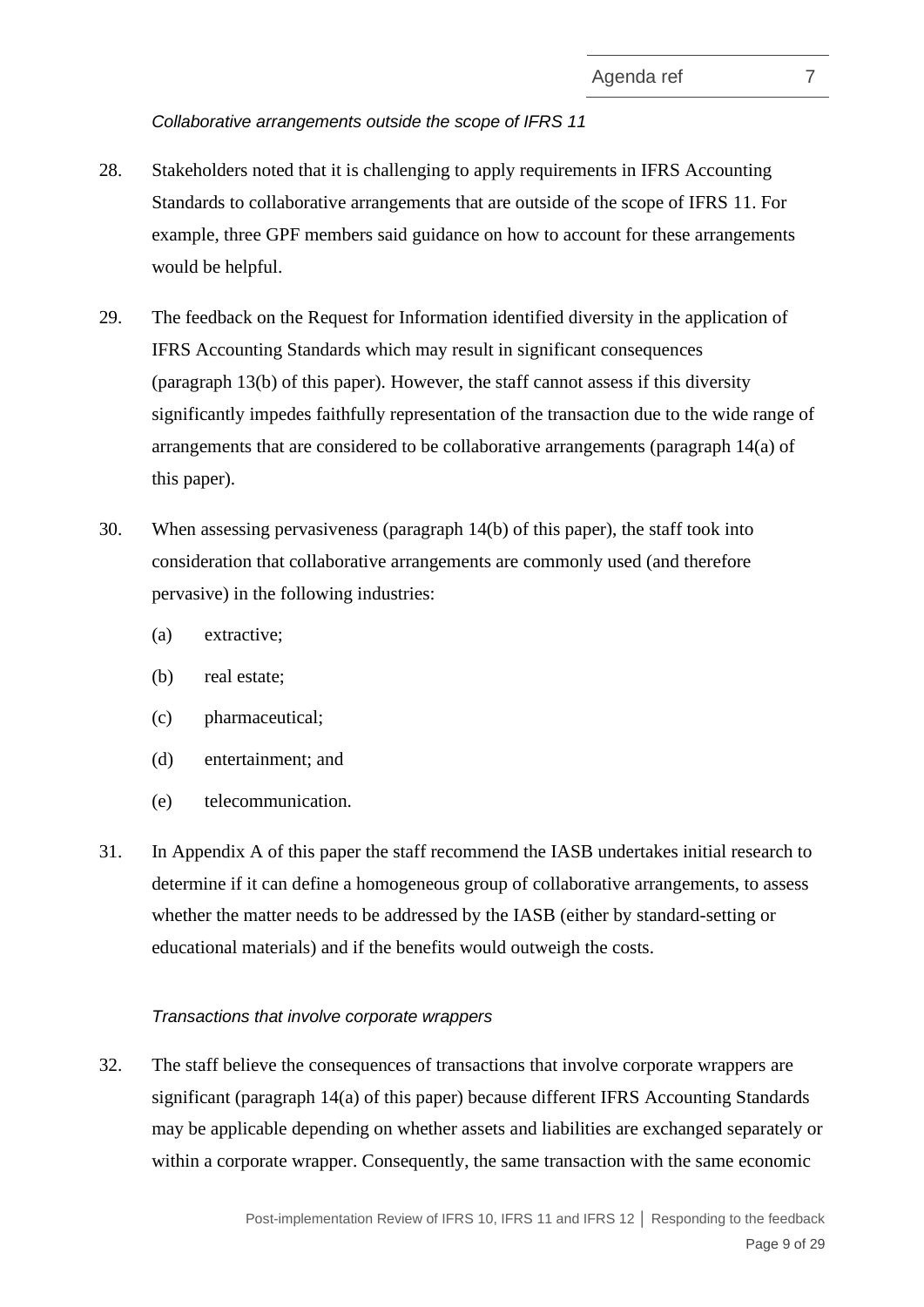phenomena may have different outcomes depending on the IFRS Accounting Standard that is applied and may not be a faithful representation of the transaction.

- 33. Transactions involving corporate wrappers are used for various purposes such as tax or statutory purposes. Therefore, topic 3 is pervasive in jurisdictions in which corporate wrappers play an important role in structuring relevant transactions (paragraph [14\(a\)](#page-4-3) of this paper).
- <span id="page-9-0"></span>34. In Appendix A of this paper the staff recommend the IASB undertakes initial research to assess whether the matter could be addressed by developing a principle for transactions that involve a corporate wrapper or whether only particular types of transactions need to be addressed, and if the benefits would outweigh the costs.

#### *Low priority matters*

*Transactions that change the relationship between an investor and an investee*

35. The table below shows the assessment of topic 5 applying the criteria in paragraph [14](#page-4-1) of this paper.

| Topic | Description          | The<br>consequences<br>of the matter<br>are<br>significant or<br>severe | The matter<br>is pervasive | The matter<br>can be<br>addressed<br>by the<br><b>IASB</b> | The benefits<br>would<br>outweigh<br>the costs |
|-------|----------------------|-------------------------------------------------------------------------|----------------------------|------------------------------------------------------------|------------------------------------------------|
| 5     | Transactions that    | Initial                                                                 | Initial                    | <b>Yes</b>                                                 | Initial                                        |
|       | change the           | research                                                                | research                   |                                                            | research                                       |
|       | relationship between | would be                                                                | would be                   |                                                            | would be                                       |
|       | an investor and an   | needed to                                                               | needed to                  |                                                            | needed to                                      |
|       | investee             | investigate                                                             | investigate                |                                                            | investigate                                    |
|       |                      | these criteria                                                          | these                      |                                                            | these                                          |
|       |                      |                                                                         | criteria                   |                                                            | criteria                                       |

36. Respondents to the Request for Information asked for guidance on some transactions not addressed in IFRS Accounting Standards that change the relationship between an investor and an investee. The absence of requirements for transactions can result in diversity that significantly reduces the comparability of financial statements. However, it is unclear if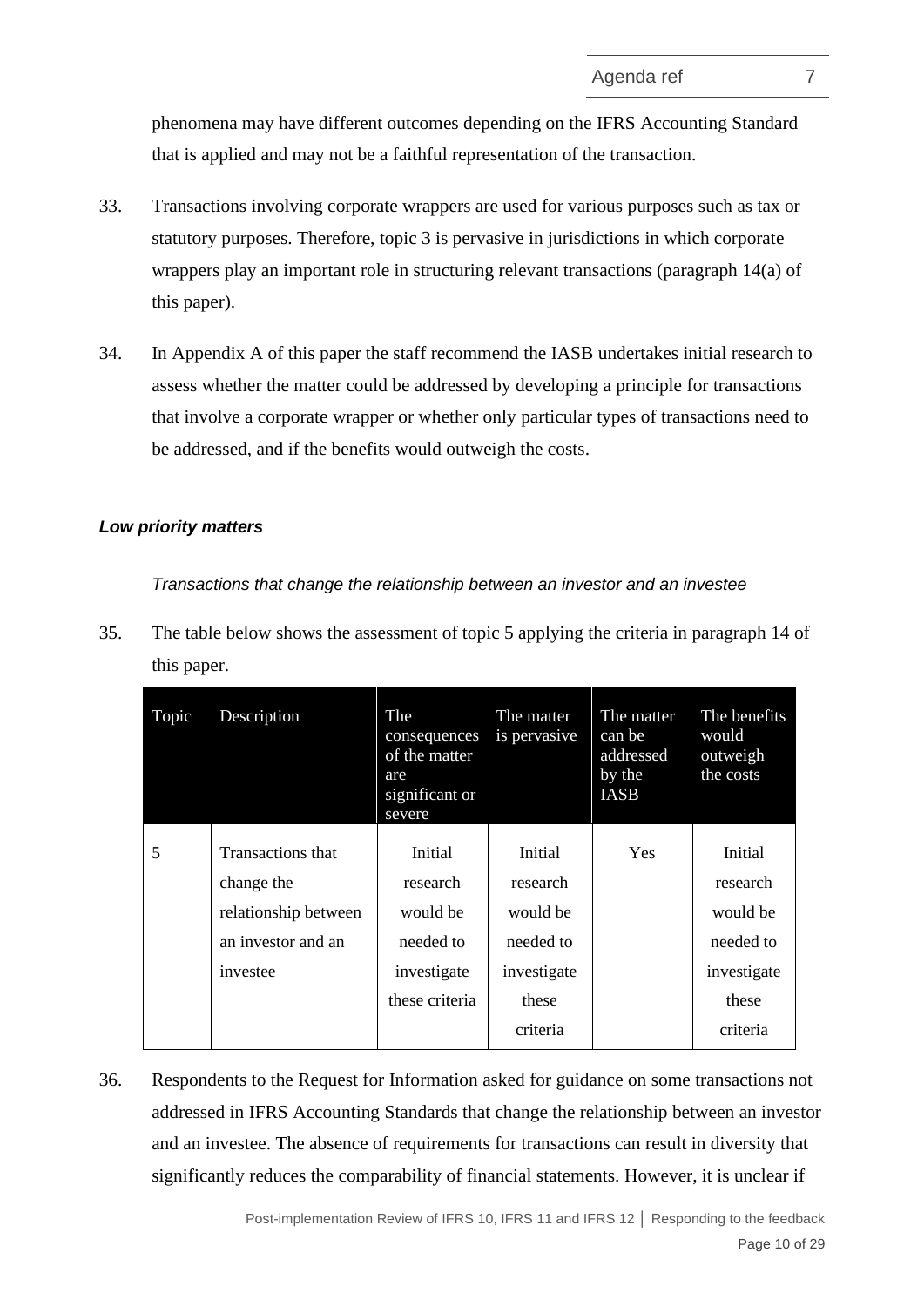the consequences of this topic are significant because it is unclear how diversified the accounting for these types of transactions is (paragraph [14\(a\)](#page-4-3) of this paper).

- 37. Respondents had mixed views on the frequency of those transactions that IFRS Accounting Standards do not address (paragraph [14\(b\)](#page-4-4) of this paper).
- 38. In July 2015, the Interpretations Committee discussed a topic—remeasurement of previously held interests in the assets and liabilities of a joint operation, when an investor's acquisition of an additional interest results in the investor assuming joint control of the investee. The agenda paper for that meeting include a matrix of transactions involving changes of interest in a business and guidance on the remeasurement of previously held/ retained interests. According to the outreach conducted in 2015:
	- (a) transactions in which a subsidiary becomes a joint operation may be common and widespread;
	- (b) transactions in which a joint venture becomes a joint operation are not common or widespread; and
	- (c) transactions in which a joint operator becomes to a party to a joint operation without having joint control are not common or widespread.
- 39. The staff think that before undertaking standard-setting the IASB would need to assess whether these transactions are pervasive as the situation might have changed since 2015.
- 40. In Appendix A of this paper the staff set out the possible actions the IASB could take on this topic. Because the IASB would need to assess the pervasiveness of the transactions, the staff cannot assess whether the benefits of standard-setting can outweigh the cost. And this also depends on the approach the IASB would like to take, that is to explore principles for all types of transactions or to address particular types of transactions.
- <span id="page-10-0"></span>41. Overall, not all the characteristics in paragraph [14](#page-4-1) of this paper are present in topic 5. Therefore, the staff recommend prioritising topic 5 as of low priority and addressing it only if it is identified as a priority in the next Agenda Consultation or when the related IFRS Accounting Standard is next amended in some cases.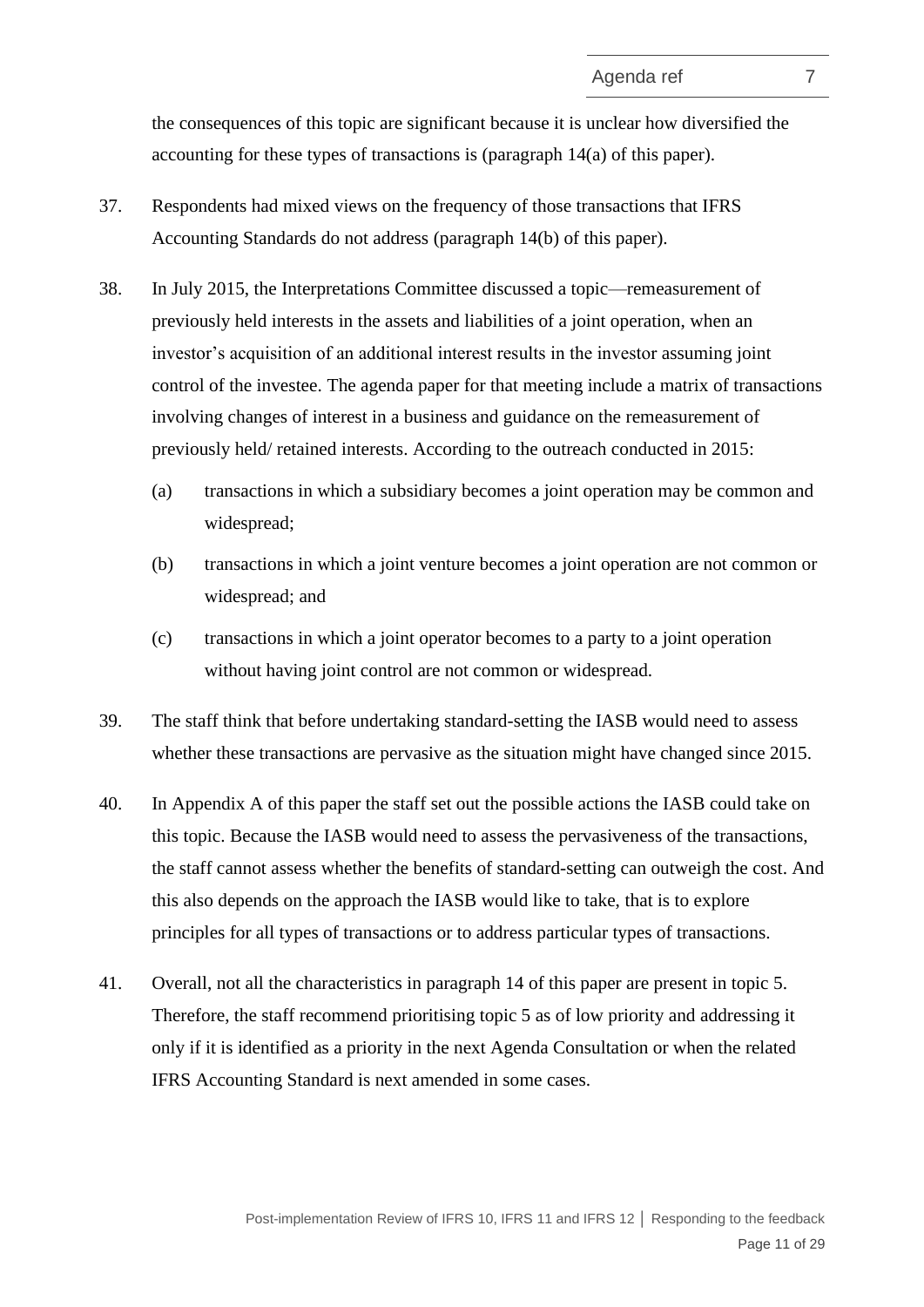#### **Question 1 for the IASB**

Does the IASB agree to prioritise topics 1, 2, 3 and 5, decided on for further action at its October 2021 meeting, as follows:

- (a) Topics that are of medium priority, to be added to the research pipeline:
	- (i) investment entities—subsidiaries that are investment entities (topic 1);
	- (ii) collaborative arrangements outside the scope of IFRS 11 (topic 2); and
	- (iii) transactions that involve corporate wrappers (topic 3);
- (b) Topic 5, transactions that change the relationship between an investor and an investee, as low priority, that the IASB will address only if identified as a priority in the next Agenda Consultation or when the related IFRS Accounting Standard is next amended in some cases.

# **Whether, and if so, when to take action on topic 6***—Disclosure of interests in other entities*

- <span id="page-11-0"></span>42. The objective of IFRS 12 is to require an entity to disclose information that enables users of its financial statements to evaluate:
	- (a) the nature of, and risks associated with, its interests in other entities; and
	- (b) the effects of those interests on its financial position, financial performance and cash flows.
- 43. Respondents to question 9 of the Request for Information generally agreed that the IFRS 12 disclosure requirements enable an entity to meet the disclosure objective of IFRS 12. However, users of financial statements identified additional information they believe should be disclosed.
- <span id="page-11-1"></span>44. Many users, both via comment letters and outreach activities, said that additional information would be helpful for them to understand an entity's interests in other entities. The additional information requested relates to:
	- (a) significant judgements and assumptions;
	- (b) subsidiaries with material non-controlling interests;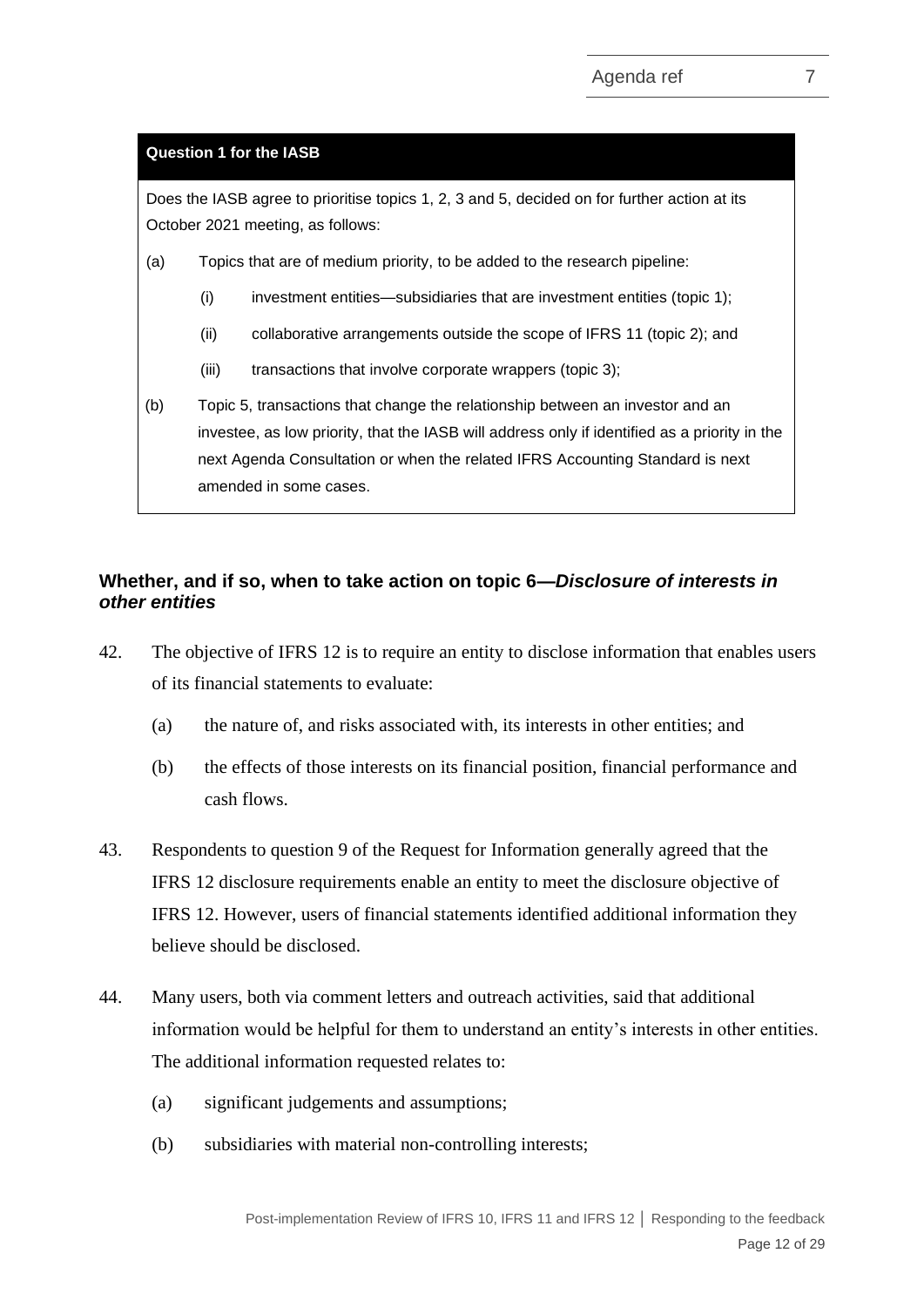- (c) unconsolidated structured entities;
- (d) information on joint ventures and associates by operating segment, including line items, such as revenue from joint ventures; and
- (e) joint operations.
- 45. The feedback to question 9 of the Request for Information is summarised in paragraphs 34 to 50 of agenda paper 7B of the July 2021 IASB meeting. 5
- 46. The staff assessed whether the IASB should address this topic by considering the criteria in paragraph [13](#page-3-2) of this paper:
	- (a) the requests for additional disclosures did not prevent the IASB from concluding that IFRS 12 is working as intended;
	- (b) lack of particular information might have an impact on meeting the information needs of users of financial statements. However, this could also stem from application of IFRS 12;
	- (c) no significant diversity has been identified in practice;
	- (d) preparers generally agreed with IFRS 12 disclosure requirements; and
	- (e) concerns were not specifically raised regarding the costs of providing the information required by IFRS 12.
- 47. The feedback on the Request for Information, and evidence gathered in outreach activities suggests that users consider there is a deficiency in the information disclosed applying IFRS 12, consequently, the staff think the IASB should take further action on this topic.

 $<sup>5</sup>$  Agenda paper 7B of July 2021 IASB meeting can be accessed [here.](https://www.ifrs.org/content/dam/ifrs/meetings/2021/july/iasb/ap7b-analysis-of-feedback-ifrs-11-ifrs-12-and-other.pdf)</sup>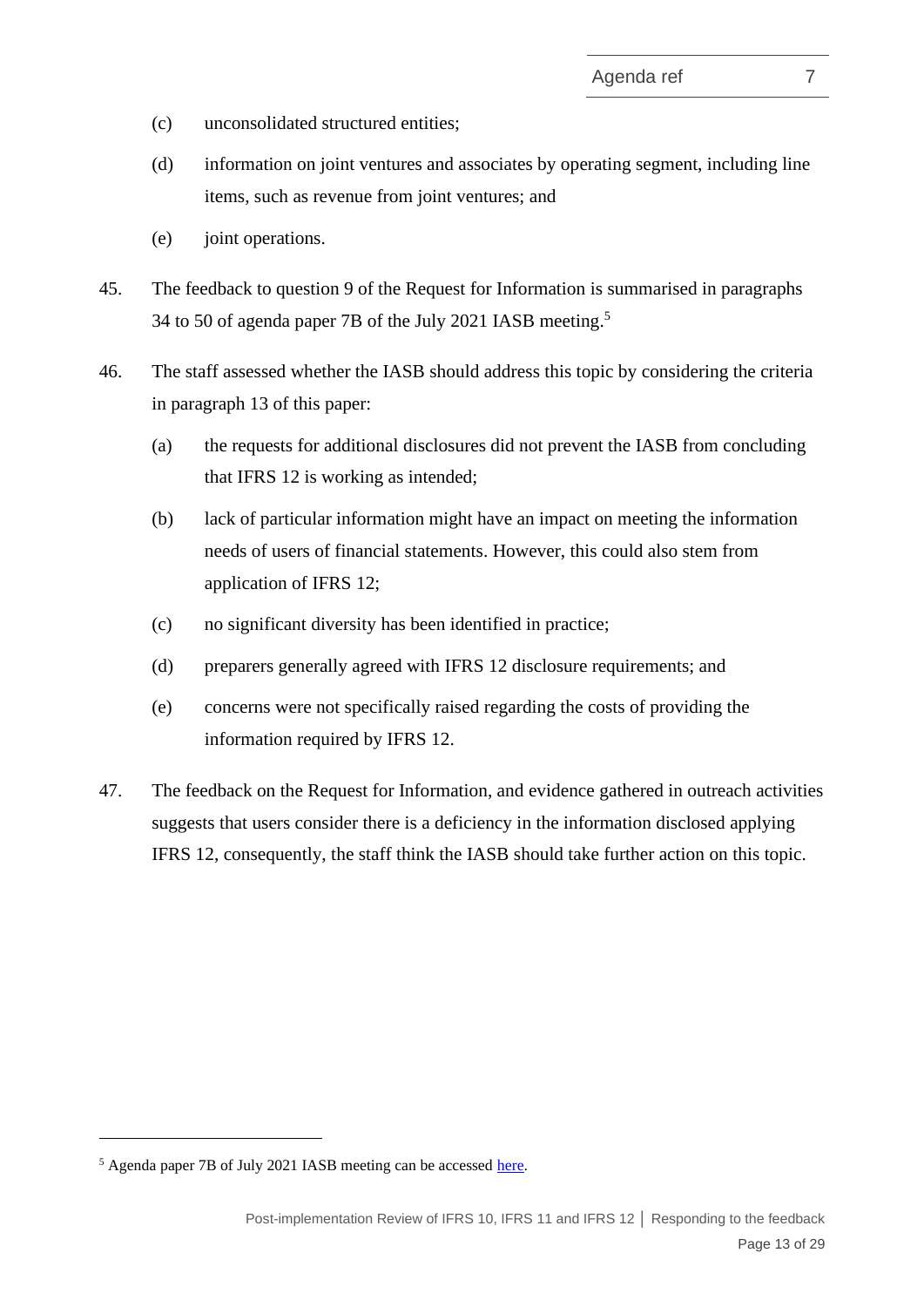48. In the table below staff have assessed the priority of topic 6 applying the characteristics in paragraph [14](#page-4-1) of this paper:

| Topic | Description                                  | The<br>consequences<br>of the matter<br>are<br>significant or<br>severe | The matter<br><i>is</i><br>pervasive | The<br>matter<br>can be<br>addressed<br>by the<br><b>IASB</b> | The benefits<br>would<br>outweigh the<br>costs                            |
|-------|----------------------------------------------|-------------------------------------------------------------------------|--------------------------------------|---------------------------------------------------------------|---------------------------------------------------------------------------|
| 6     | Disclosure of interests in<br>other entities | <b>See</b><br>paragraph 49<br>of this paper                             | Yes                                  | Yes                                                           | Initial research<br>would be<br>needed to<br>investigate this<br>criteria |

- <span id="page-13-0"></span>49. In assessing the consequence of topic 6, the staff noted:
	- (a) the additional information requested by users would complement the existing requirements but is not essential to achieve the disclosure objective of IFRS 12;
	- (b) in outreach meetings, some users requested information that is already required by IFRS 12, therefore the issue might stem from application of requirements in IFRS 12; and
	- (c) overall feedback to question 9 of the Request for Information is that information provided applying IFRS 12 enables the disclosure objective of the Standard to be met.
- 50. However, the additional information set out in paragraph [44](#page-11-1) of this paper is requested by many users which provides evidence that this topic is pervasive.
- 51. In staff's view, the IASB could address the topic by introducing additional disclosure requirements to IFRS 12 to fulfil some or all of the information needs listed in paragraph [44](#page-11-1) of this paper. Additional information would improve users' understanding of an entity's interests in other entities. However, this would need to be weighed against the cost to prepare the information, which would increase depending on what additional information would be required.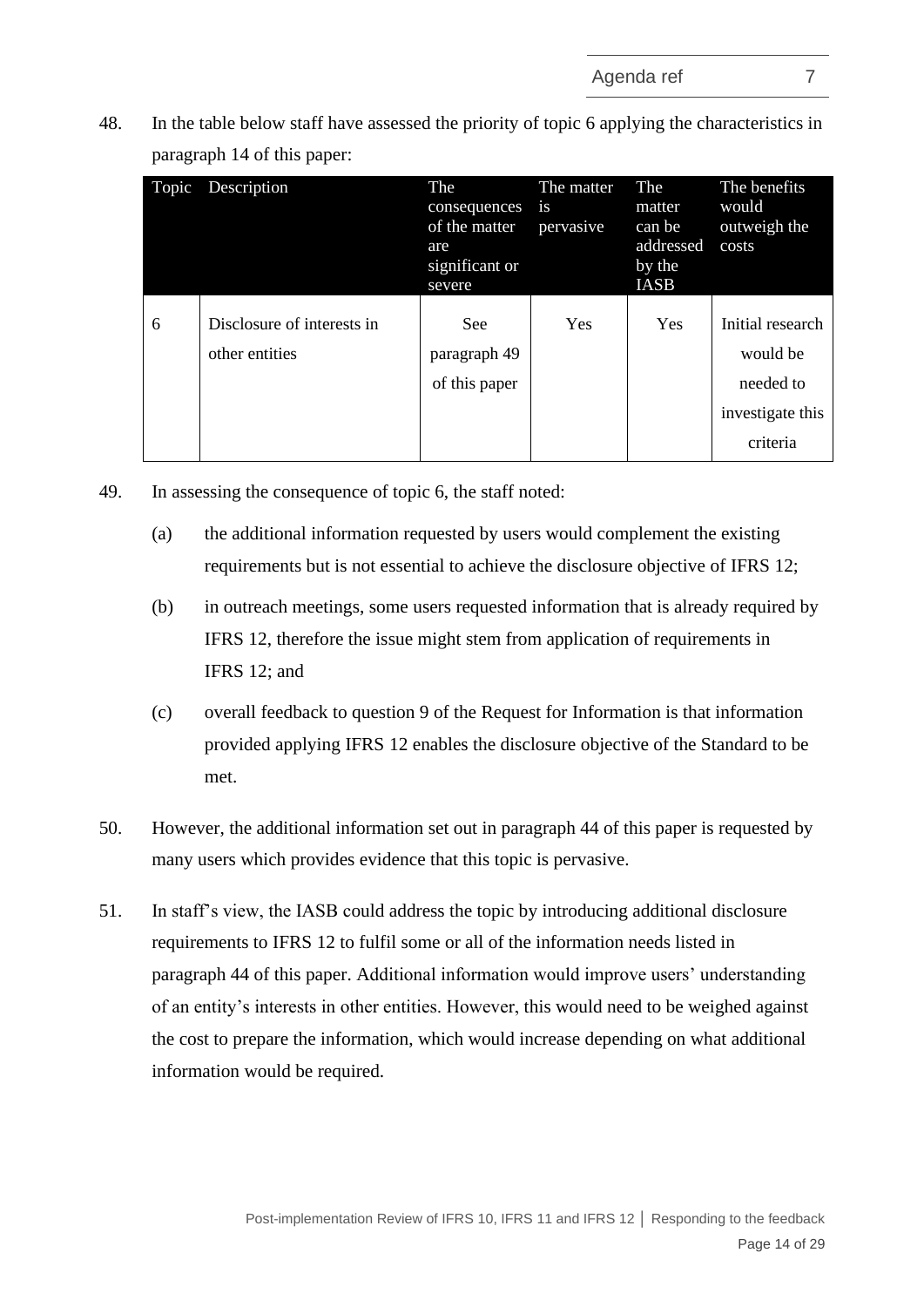<span id="page-14-0"></span>52. Some of the characteristics in paragraph 14 of this paper are present in topic 6. Thus, the staff recommend the IASB prioritises th[e top](#page-4-1)ic as of low priority and addresses it only if it is identified as a priority in the next Agenda Consultation or when IFRS 12 is next amended in some cases.

#### **Question 2 for the IASB**

Does the IASB agree to address disclosure of interests in other entities (topic 6) as prioritised as a low priority matter, that the IASB will address only if identified as a priority in the next Agenda Consultation or when the related IFRS Accounting Standard is next amended in some cases.?

# **Whether to address topics 4 and 7—application questions on IFRS 10 and IFRS 11**

- <span id="page-14-1"></span>53. Questions 2, 3, 7 and 8 of the Request for Information share a common feature, in that application of the requirements related to these questions can require the exercise of judgement. The extent of judgement required depends on the complexity of the facts and circumstances and can sometimes be significant.
- 54. Overall respondents to questions 2, 3, 7 and 8 of the Request for Information agreed that the requirements in IFRS 10 and IFRS 11 enable an entity to assess control, joint control and the classification of joint arrangements. Furthermore, many respondents to the Request for Information acknowledged the need for judgment and highlighted that, in complex arrangements, applying judgement and making the decision itself can be challenging.
- 55. Some 15 subtopics were summarised from the feedback to questions 2, 3, 7 and 8 of the Request for Information. The staff recommends the IASB refers four of these subtopics of topic 7and also topic 4 (investment entities—definition of an investment entity) to the Interpretations Committee, see paragraphs [65](#page-17-0) to [89](#page-21-0) of this paper. The remaining 11 subtopics together with the staff's explanation why no further action is recommended is set out in Appendix B of this paper.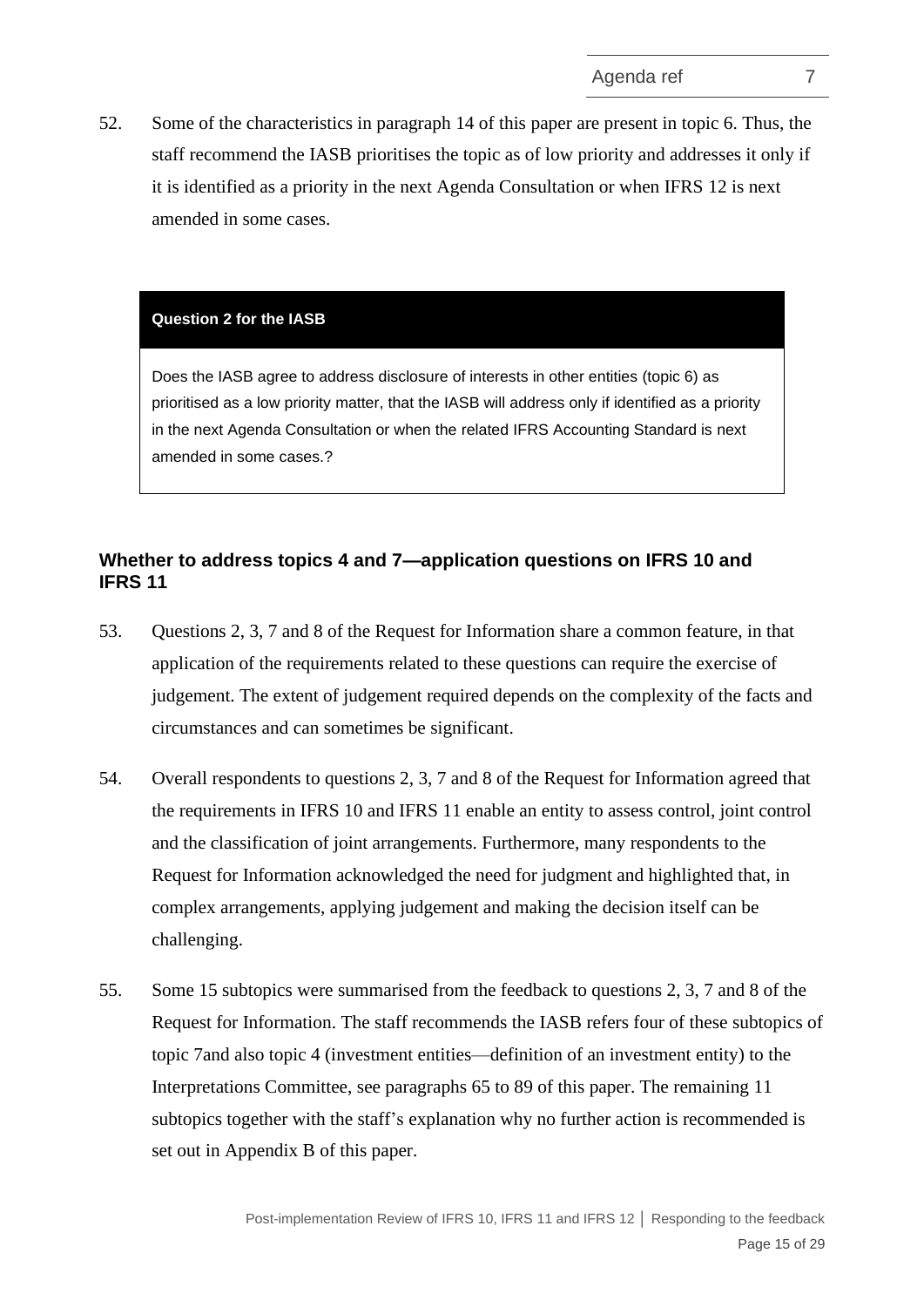# *Should the IASB address the application questions from the feedback on the Request for Information?*

- <span id="page-15-0"></span>56. Agenda paper 8A of the January 2022 IASB meeting, stated that a post-implementation review is not intended to identify and resolve all application questions. However, questions 2, 3, 7 and 8 of the Request for Information sought information on the experience of applying requirements in IFRS 10 and IFRS 11. Consequently, the IASB has received feedback on the application of the Standards. In the staff's view it is not unreasonable to expect some respondents to the Request for Information to seek clarification on how to apply the Standards, given that the IASB requested information on the experience of applying the Standards.
- 57. It should be noted that the Request for Information was published in December 2020, which was before the IASB decided on its approach for addressing matters arising from post-implementation reviews (paragraphs [13](#page-3-2) to [15](#page-4-0) of this paper). Had the IASB decided on its approach when it published the Request for Information it may have framed the questions in the Request for Information differently.
- <span id="page-15-1"></span>58. The staff also consider that the IASB should be cognisant that it did not provide the same level of implementation support on IFRS 10 and IFRS 11 as it did for other IFRS Accounting Standards, for example the IFRS 15 *Revenue* Transition Resource Group.
- 59. Taking into consideration paragraphs [56](#page-15-0) to [58](#page-15-1) of this paper, the staff do not recommend applying the approach for addressing matters arising from a post-implementation review retrospectively to the application questions arising from the feedback to the Request for Information. Consequently, the staff has analysed the application questions and recommended which questions the IASB should take further action on.

### *Which topics should the IASB address?*

60. The staff consider the IASB could refer topic 4 and four subtopics of topic 7 to the Interpretations Committee. Paragraph 5.15 of the Due Process Handbook states:

> Stakeholders are encouraged to submit application questions to the Interpretations Committee when they view it as important that the IASB or the Interpretations Committee address the matter. Such matters could include cases of doubt about the required accounting for a particular circumstance or transaction, or concerns expressed by investors about the application of specified disclosure requirements.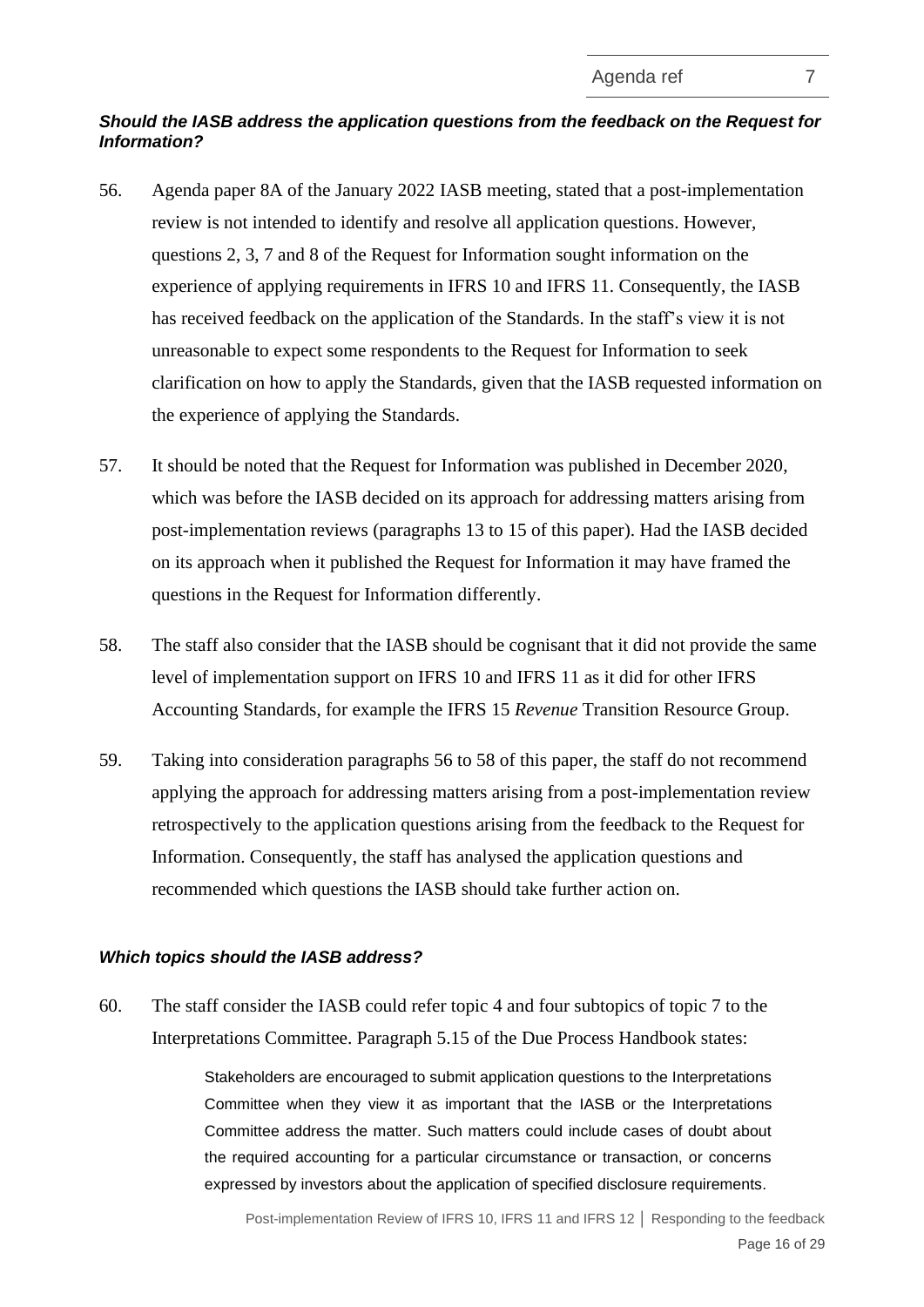- 61. The Interpretations Committee would be in a better position than the IASB to address the concerns on application of the related requirements because the Interpretations Committee, as the interpretative body of the IASB, responds to questions about the application of the Standards.
- 62. The staff's recommendation to refer the application questions to the Interpretations Committee does not necessarily mean the Interpretations Committee must take action on them. The Interpretations Committee could conduct initial research to supplement that obtained in the Post-implementation Review before deciding whether to address the application questions. The Interpretations Committee could consider issuing either agenda decisions or educational material to assist application of the relevant requirements.
- 63. Given the work undertaken during the Post-implementation Review the staff recommend the IASB refer only some subtopics to the Interpretations Committee. To decide which subtopics could be referred, the staff have analysed the following sources of information:
	- (a) feedback on questions 2, 3, 7 and 8 of the Request for Information.
	- (b) outreach activities on relevant topics.
	- (c) additional information requested from IFASS members and accounting firms regarding the frequency and significance of the 15 subtopics. The staff asked IFASS members and accounting firms to share their views on the priority of the subtopics. The staff took into consideration the feedback on the priority and combined it with other evidence from (a) and (b).
- <span id="page-16-0"></span>64. Based on the analysis the staff recommend the IASB refer to the Interpretations Committee topic 4 and four subtopics of topic 7 on the application of IFRS 10 and IFRS 11:
	- (a) the relationship between substantive rights and protective rights (paragraphs [65–](#page-17-0) [71\)](#page-18-0);
	- (b) changes in the relevant activities during the lifecycle of an investee (paragraphs [72–](#page-18-1)[76\)](#page-19-0);
	- (c) assessing non-contractual agency relationships (paragraphs [77](#page-19-1)[–82\)](#page-20-0);
	- (d) accounting for a joint operator's disproportionate share of output compared to share of ownership (paragraphs [83](#page-20-1)[–86\)](#page-21-2); and

Post-implementation Review of IFRS 10, IFRS 11 and IFRS 12 **│** Responding to the feedback Page 17 of 29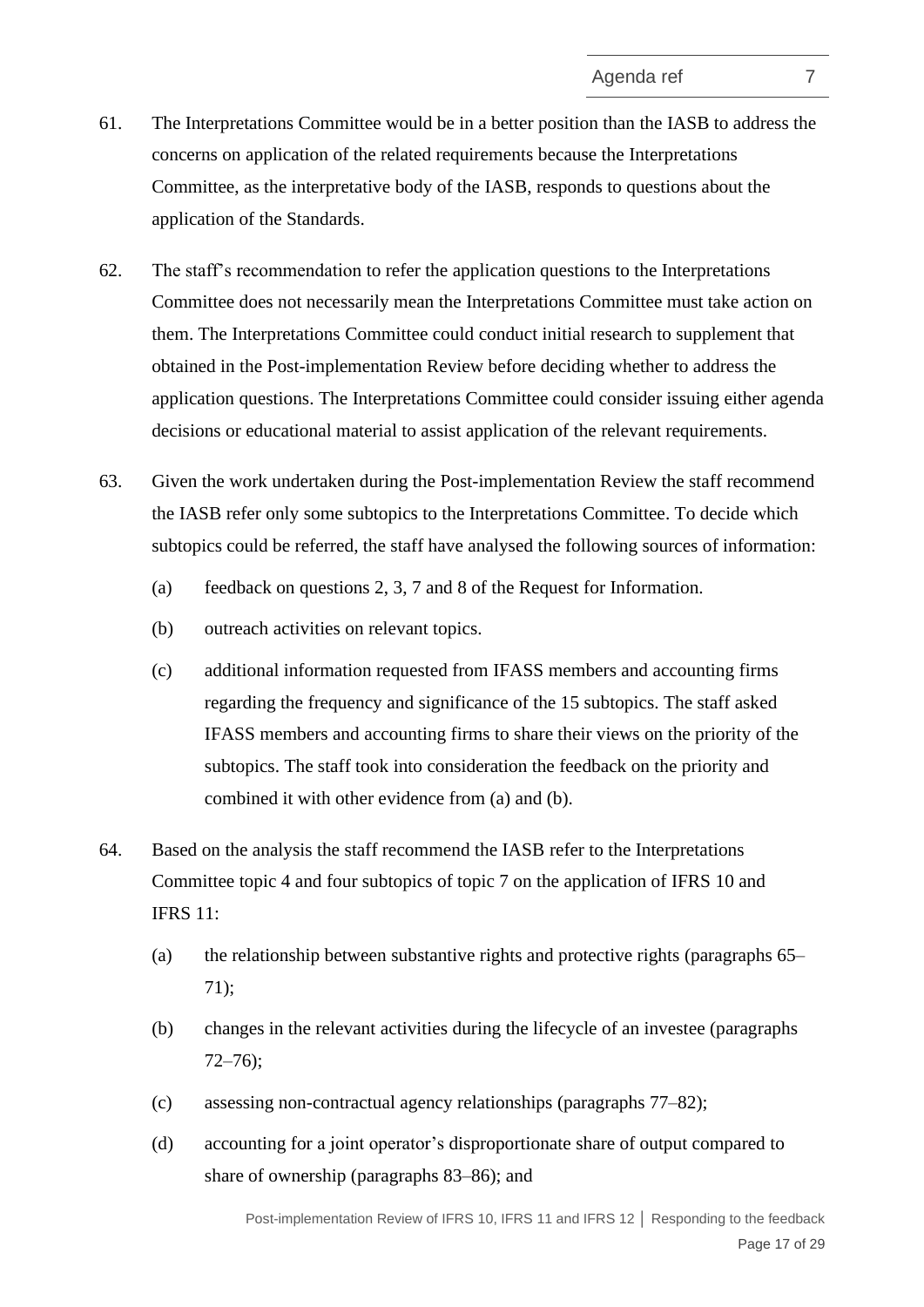(e) investment entities—the definition of an investment entity (paragraphs [87](#page-21-1)[–89\)](#page-21-0).

#### *The relationship between substantive rights and protective rights*

- <span id="page-17-0"></span>65. The feedback on the Request for Information for this subtopic is summarised in paragraph 36 of agenda paper 7A of the July 2021 IASB meeting.<sup>6</sup>
- 66. Three respondents to the Request for Information said they observed a common misinterpretation of IFRS 10 requirements that a right is either protective or substantive. This misinterpretation was also frequently observed by the staff during outreach activities of the Post-implementation Review.
- 67. The misinterpretation can lead to a conclusion that a right is either a substantive right or a protective right. However, IFRS 10:
	- (a) paragraphs B22–B25 require an entity to consider only substantive rights relating to an investee (held by the investor and others) in assessing whether it controls the investee.
	- (b) paragraphs B26–B28 require an entity to assess whether its rights, and rights held by others, are protective rights.
	- (c) paragraph B22 states that for a right to be substantive, the holder must have the practical ability to exercise that right.
	- (d) defines protective rights as rights designed to protect the interest of a party holding those rights without giving that party power over the entity to which those rights relate. However, the Basis for Conclusion on IFRS 10 does not set out the relationship between substantive rights and protective rights.

<sup>&</sup>lt;sup>6</sup> Agenda paper 7A of the July 2021 IASB meeting can be accessed [here.](https://www.ifrs.org/content/dam/ifrs/meetings/2021/july/iasb/ap7a-analysis-of-feedback-ifrs-10.pdf)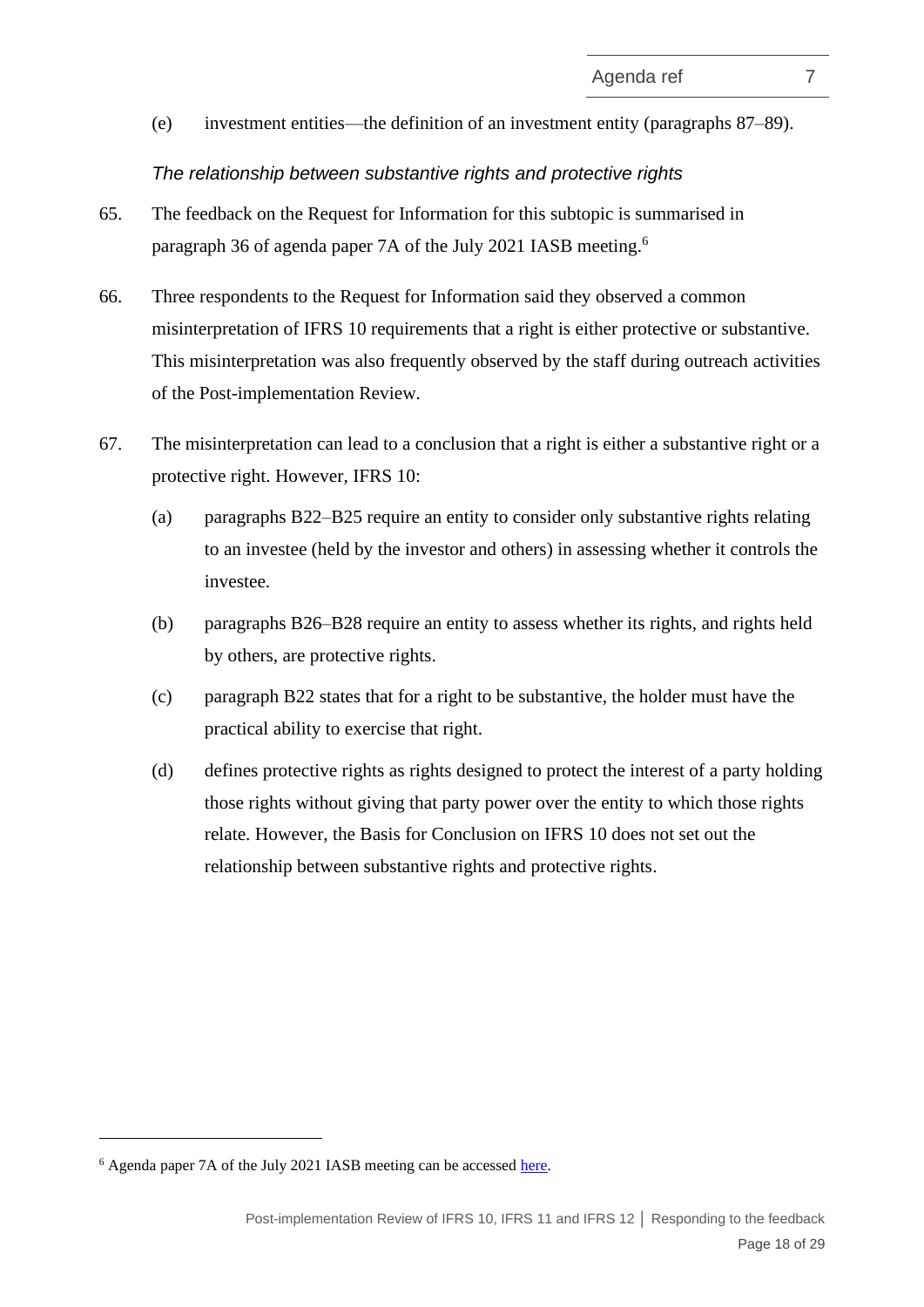68. The staff acknowledge that the definitions of the substantive right and protective right are not mutually exclusive. Deciding whether rights are substantive and whether rights are protective requires separate assessments. In some circumstances, a protective right could be substantive, for example, Grant Thornton International Ltd commented:

> …a right that gives the holder the power to veto a decision for merging the entity with another for instance might be a protective right, but in other circumstances it might be considered a substantive right if the holder has the ability to effectively block such a decision when a merger is planned.

- 69. The staff think misinterpretation of the requirements could result in unintended consequences, for example, a non-protective right can be assessed as substantive without assessing whether an investor has the practical ability to exercise the right. Clarification on whether a right is protective and/or a right is substantive refers to distinct qualities and requires separate assessments could improve consistent application.
- 70. The staff would like to remind the IASB that this subtopic does not arise from specific facts and circumstances when an investor assesses whether a right itself gives power. This subtopic refers to a common misinterpretation of the requirements in IFRS 10 that relate to assessing power over an investee.
- <span id="page-18-0"></span>71. The staff recommend the IASB refers this subtopic to the Interpretations Committee to assess if it can clarify the relationship between protective rights and substantive rights.

*Change in relevant activities during the lifecycle of an investee*

- <span id="page-18-1"></span>72. The feedback on the Request for Information on this subtopic is summarised in paragraphs 12–16 of agenda paper 7A of the July 2021 IASB meeting.
- 73. Paragraph B13 of IFRS 10 requires an entity to assess which investor is able to direct the activities that most significantly affect the returns. Application example 1 in paragraph B13 of IFRS 10 sets out various aspects the investor needs to consider.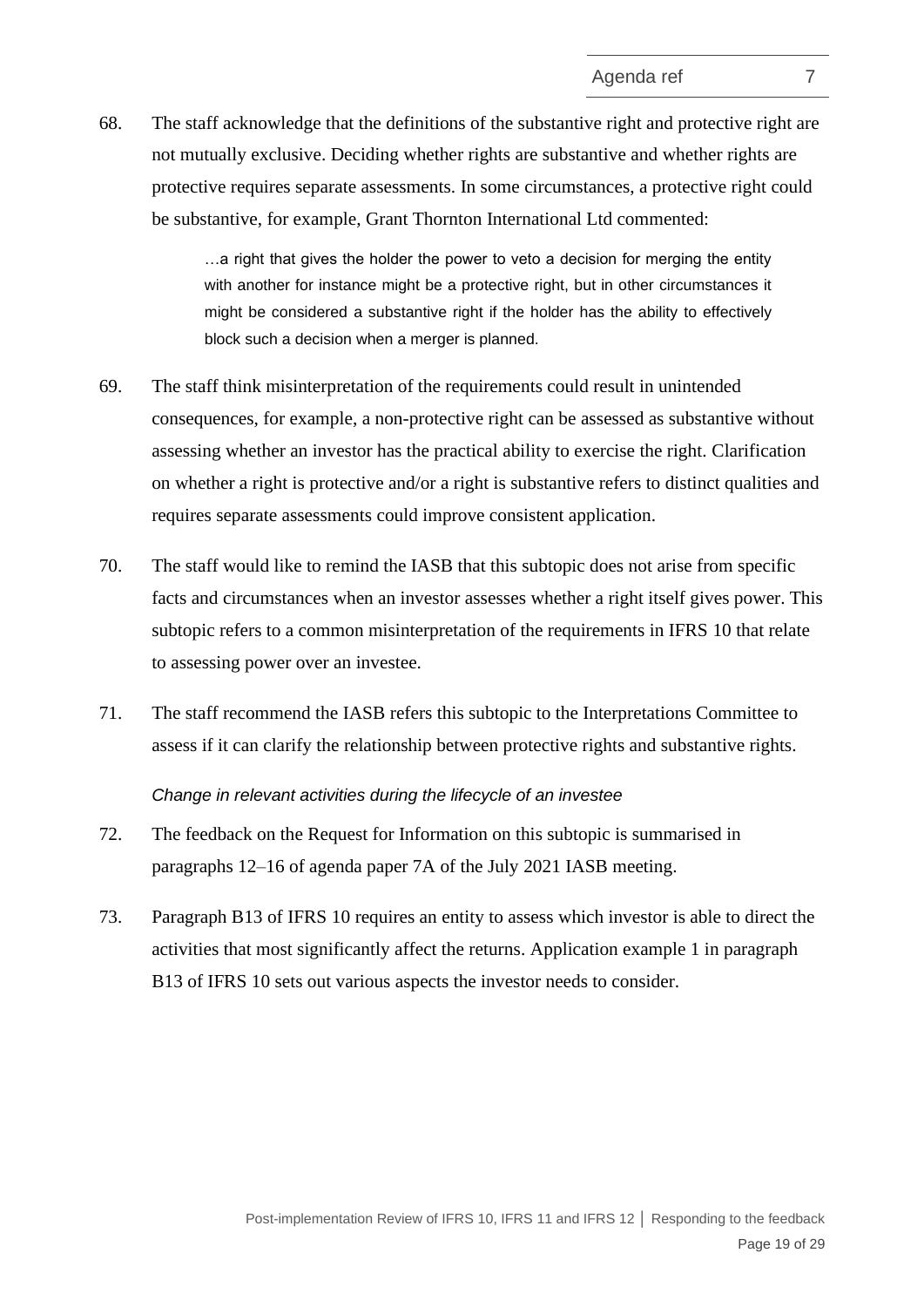- <span id="page-19-4"></span><span id="page-19-2"></span>74. Some respondents said when different relevant activities of an investee occur at different stages of an investee's lifecycle and two or more parties have the unilateral ability to direct different relevant activities it is not clear if the activities that most significantly affect the investee's returns are identified by:
	- (a) considering the relevant activities over the entire life of the entity, even if the entity has different stages during its lifecycle; or
	- (b) considering each stage of the entity's lifecycle separately, noting that only some activities are relevant at a particular stage.
- <span id="page-19-3"></span>75. Clarifying how relevant activities that most significantly affect the returns are identified would remove the divergent views in paragraphs [74\(a\)](#page-19-2) and [74\(b\)](#page-19-3) of this paper and thereby improve consistent application of the requirements.
- <span id="page-19-0"></span>76. Therefore, the staff recommend the IASB refers this subtopic to the Interpretations Committee to assess if it can clarify which view set out in paragraph [74](#page-19-4) of this paper is an appropriate interpretation of the relevant requirements.

#### *Assessing non-contractual agency relationships*

- <span id="page-19-1"></span>77. The feedback on the Request for Information on this subtopic is summarised in paragraphs 57–60 of agenda paper 7A of the July 2021 IASB meeting.
- 78. Paragraph B73 of IFRS 10 requires an investor to consider the nature of the relationship with other parties and whether those other parties are acting on the investor's behalf. Paragraph B75 of IFRS 10 sets out examples of other parties that might act as noncontractual agents (or de facto agents), for example, the investor's related parties. However, the IASB noted in paragraph BC146 of Basis for Conclusion on IFRS 10, that it would be inappropriate to assume that all other parties listed in paragraph B75 of IFRS 10 would always or never act for the investor.
- 79. Respondents to the Request for Information requested additional guidance to help an investor assess whether it controls an investee because another party acts as a noncontractual agent, for example, a sister company (under common control of an investor's parent) who holds an interest in an investee could act as a non-contractual agent of the investor.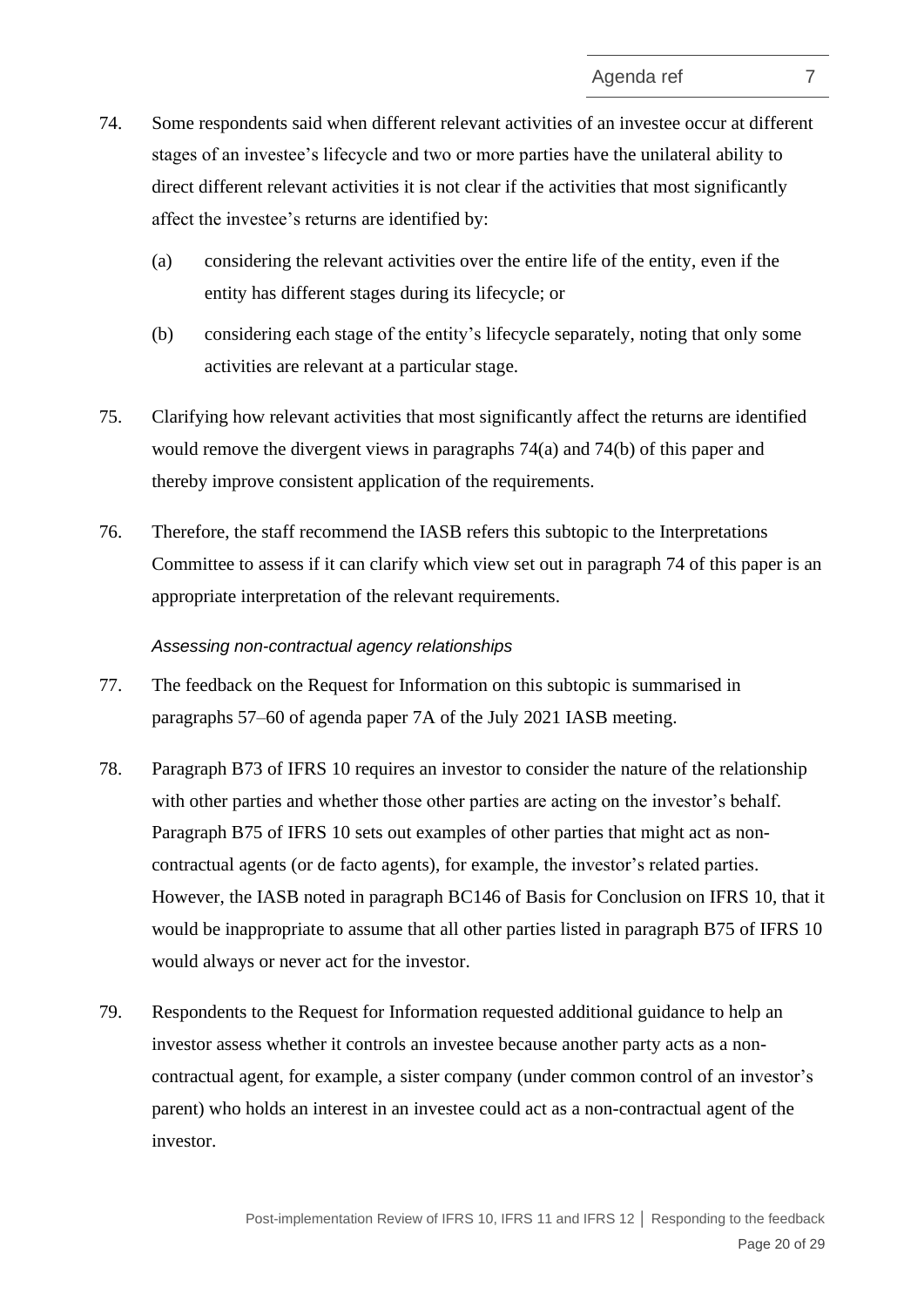- 80. In requesting additional guidance respondents asked what factors to consider in assessing whether another party (or parties) is acting on behalf of an investor when there is no contractual agreement. For example, when assessing the relationship with an investor's related party, what factors does an entity consider?
- 81. The staff think that the factors for an entity to consider might vary for different parties, for example for an investor's related party or for a party that has a close business relationship with an investor. However, the staff think providing factors an entity could consider would assist entities to apply judgement when assessing whether another party is acting on behalf of an investor.
- <span id="page-20-0"></span>82. The staff recommend the IASB refers this subtopic to the Interpretations Committee to assess if it can clarify what factors an entity should consider when assessing noncontractual agency relationships.

*Accounting for a joint operator's disproportionate share of output compared to share of ownership*

- <span id="page-20-1"></span>83. The feedback on the Request for Information on this subtopic is summarised in paragraphs 27–28 of agenda paper 7B of the July 2021 IASB meeting.
- 84. The Interpretations Committee issued an Agenda Decision *IFRS 11* Joint Arrangements*— Accounting by the joint operator: the accounting treatment when the joint operator's share of output purchased differs from its share of ownership interest in the joint operation* in March 2015*.* The Agenda Decision states that it is important to understand why the share of the output purchased differs from the ownership interests in the joint operation and judgement will therefore be needed to determine the appropriate accounting.
- 85. Many respondents said it is not clear how IFRS 11 requirements should be applied in the situation that a joint operator's share of output purchased differs from its share of ownership interest in the joint operation. Respondents asked:
	- (a) for the basis on which a joint operator determines its share of jointly held assets and jointly incurred liabilities; and
	- (b) how an entity accounts for a difference between the amount of assets and liabilities initially recognised and the equity that was contributed initially.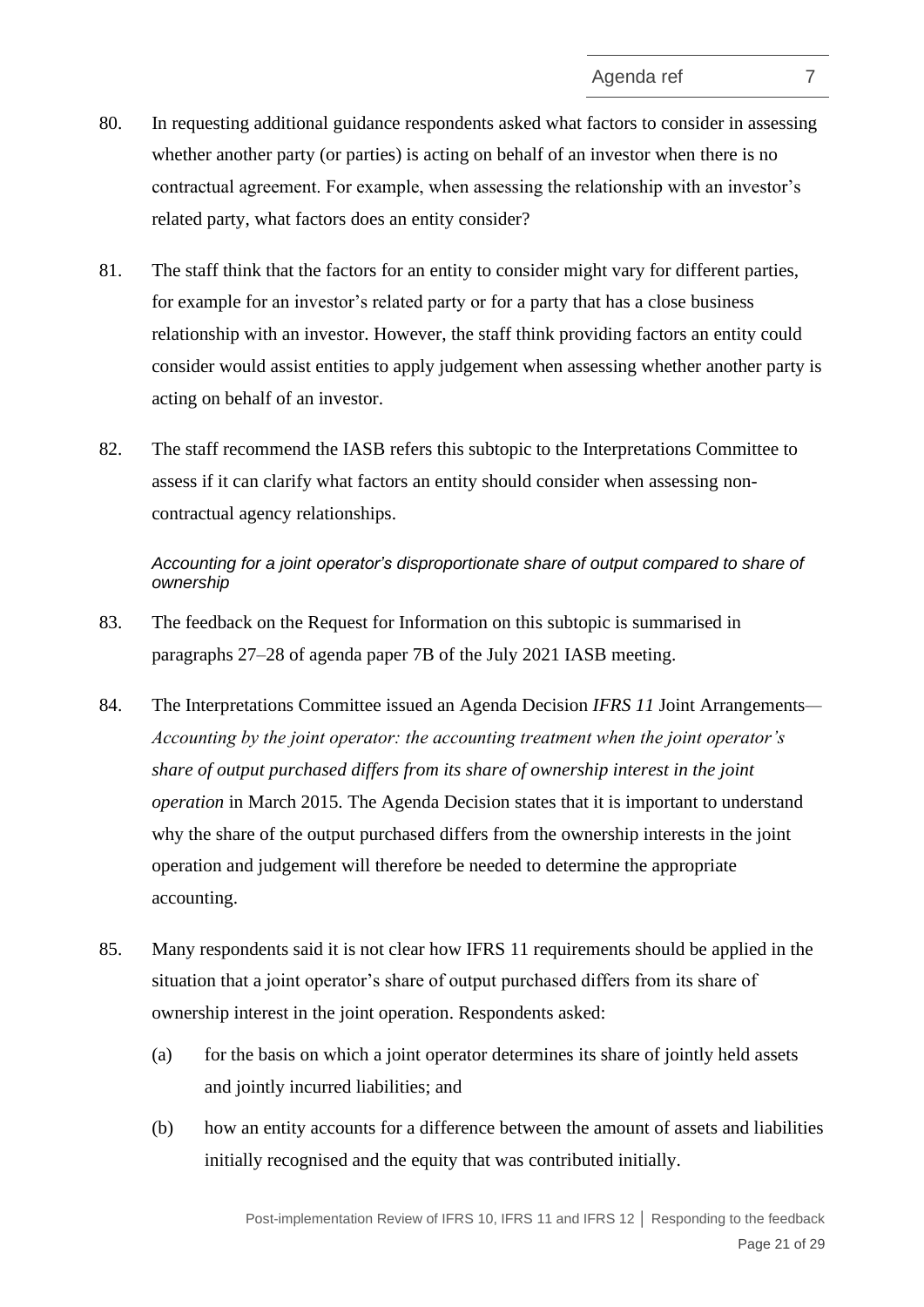<span id="page-21-2"></span>86. The staff recommend the IASB refers this subtopic to the Interpretations Committee to assess if it can clarify how the accounting requirements for a joint operation should be applied when the share of output is disproportionate compared to share of ownership.

#### *Investment entities—definition of an investment entity (topic 4)*

- <span id="page-21-1"></span>87. Respondents did not have significant concern on the definition of investment entities, their concern was related to challenges in assessing elements of the definition in determining if an entity is an investment entity. The elements include:
	- (a) exit strategy—respondents asked what evidence is required to determine whether an entity has an exit strategy; and
	- (b) business scope—respondents asked what extent of involvement in the activities of an investee would prevent an entity from qualifying as an investment entity.

Inconsistent application can arise if the elements of the definition of an investment entity are not assessed consistently across entities.

- 88. The feedback on the Request for Information on this topic is summarised in paragraphs 64–70 of agenda paper 7A of the July 2021 IASB meeting.
- <span id="page-21-0"></span>89. The staff recommend the IASB refer this topic to the Interpretations Committee to assess if it can clarify how an entity applies some elements of the definition of an investment entity.

#### **Question 3 for the IASB**

Does the IASB agree to refer topic 4 and four subtopics of topic 7 that relate to application of IFRS 10 and IFRS 11 to the Interpretations Committee as set out in paragraph [64](#page-16-0) of this paper and not to address the remaining subtopics in Appendix B of this paper?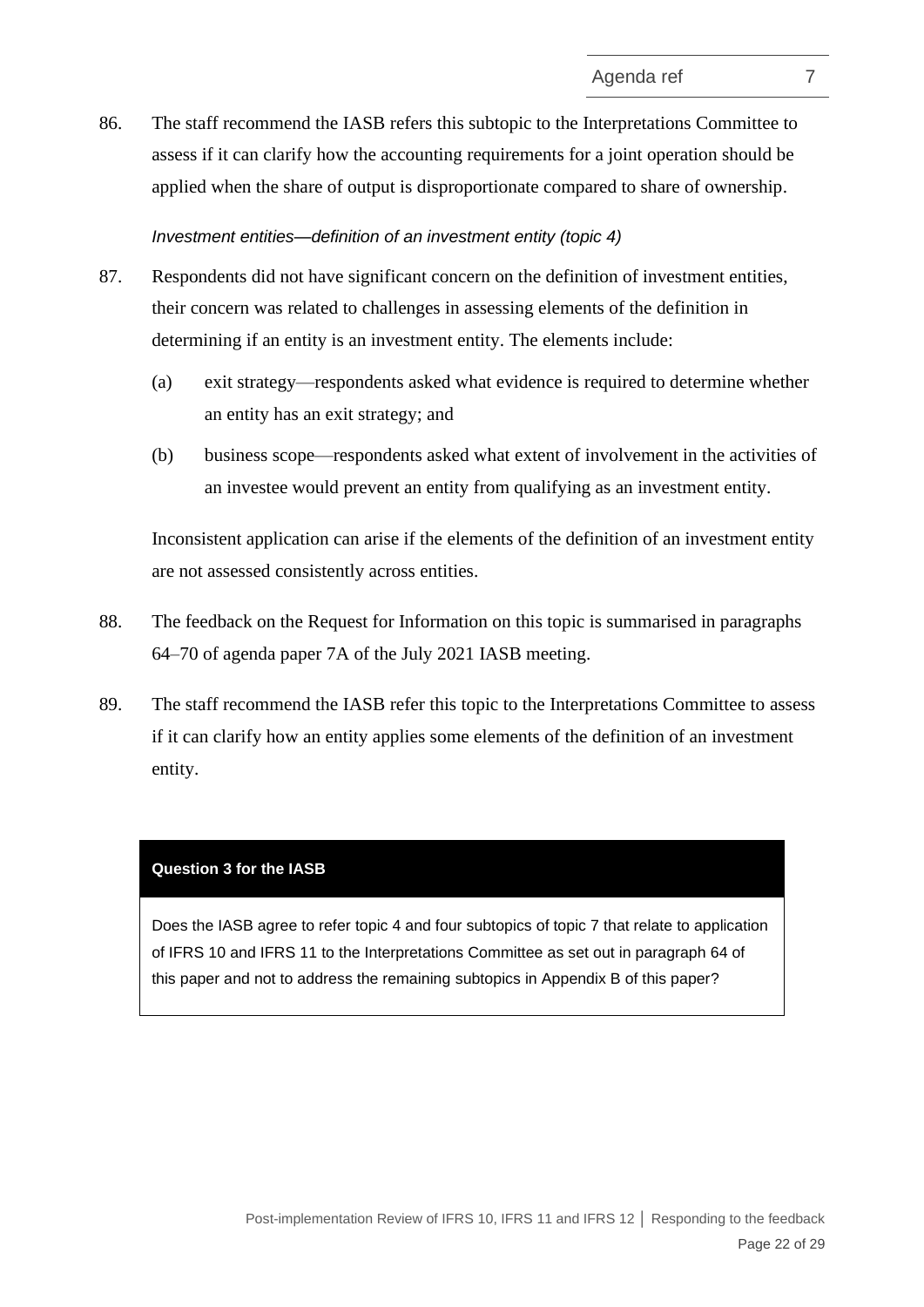#### **Topics it is not recommended the IASB considers further**

- <span id="page-22-0"></span>90. In responding to question 10 of the Request for Information, which asked whether there are other topics not addressed in the Request for Information, several topics were identified. However, the staff do not recommend the IASB considers further action for the following reasons:
	- (a) the topics will be addressed by another project, such as:
		- (i) application questions on the equity method which may be addressed in the Equity Method project; and
		- (ii) put option on non-controlling interests which is in the scope of the Financial Instruments with Characteristics of Equity project.
	- (b) the IASB might be able to address some other issues, however, the other characteristics in paragraph [14](#page-4-1) of this paper are not present, that is they are not pervasive as only a few respondents referred to them, the consequences of these issues are not significant or severe and thus the benefit cannot outweigh the cost. These issues include:
		- (i) non-investment entity parent;
		- (ii) separate financial statements of a joint operation;
		- (iii) control assessment of a not-for-profit investee;
		- (iv) the interaction between the definition of an investment entities in IFRS 10 and 'venture capital organisation, or a mutual fund, unit trust and similar entities including investment-linked insurance funds' in paragraph 18 of IAS 28;
		- (v) consolidation exemption in paragraph 4 of IFRS 10;
		- (vi) independent directors in the control assessment; and
		- (vii) accounting outcome from consolidating a fund.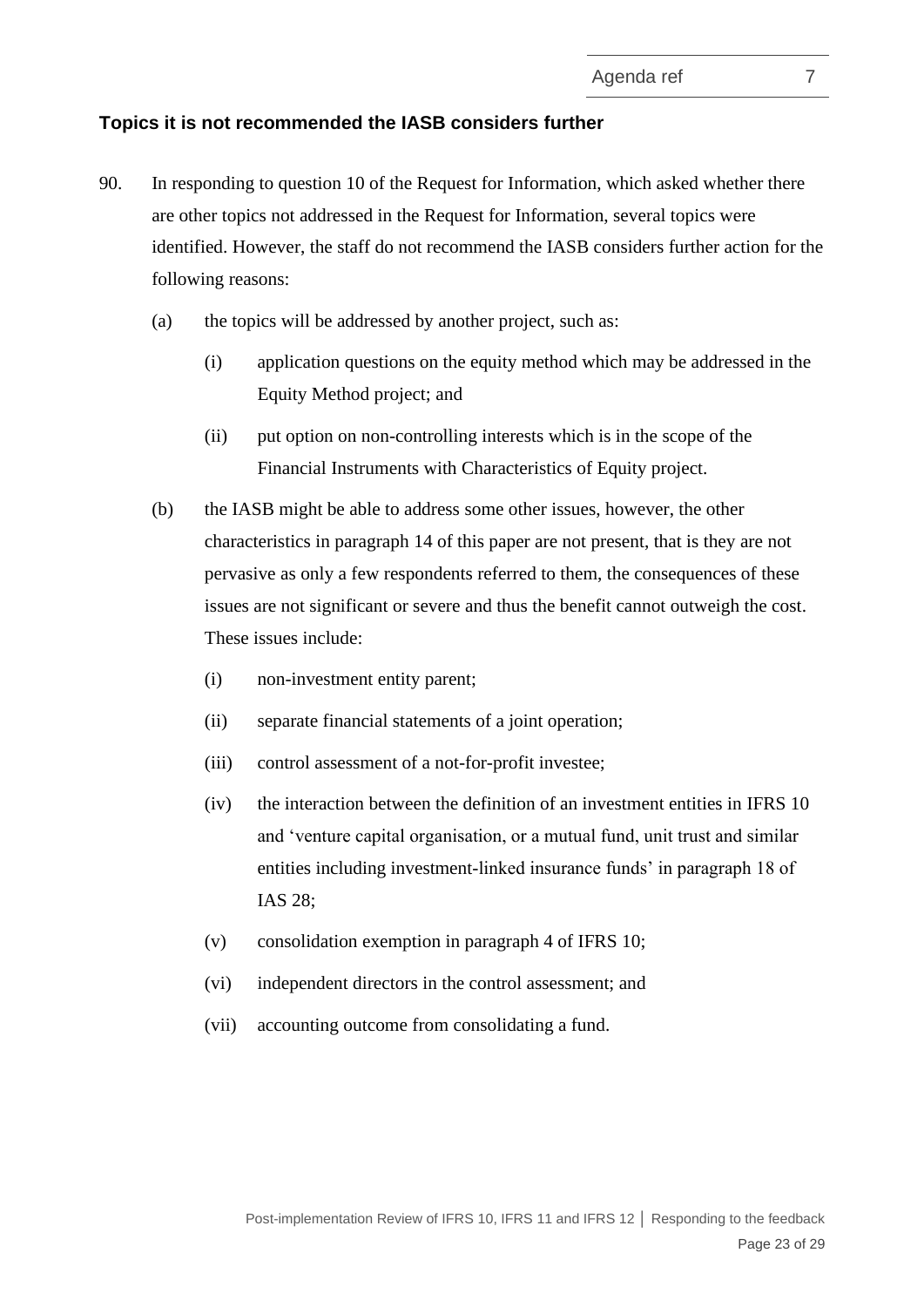<span id="page-23-0"></span>91. Some respondents also referred to proportionate consolidation for joint ventures which was superseded by IFRS 11. The staff do not recommend the IASB reconsidering this topic because only a few respondents referred to the topic. Furthermore, the staff is recommending in paragraph [44](#page-11-1) of this paper, the IASB considers whether the disclosure on individually material joint ventures and associates including the information on joint ventures and associates in the segment reporting could be improved. Improving the disclosure may address this matter.

#### **Question 4 for the IASB**

Does the IASB agree not to consider further actions, as a result of this Postimplementation Review, on topics set out in paragraphs [90](#page-22-0) and [91](#page-23-0) of this paper?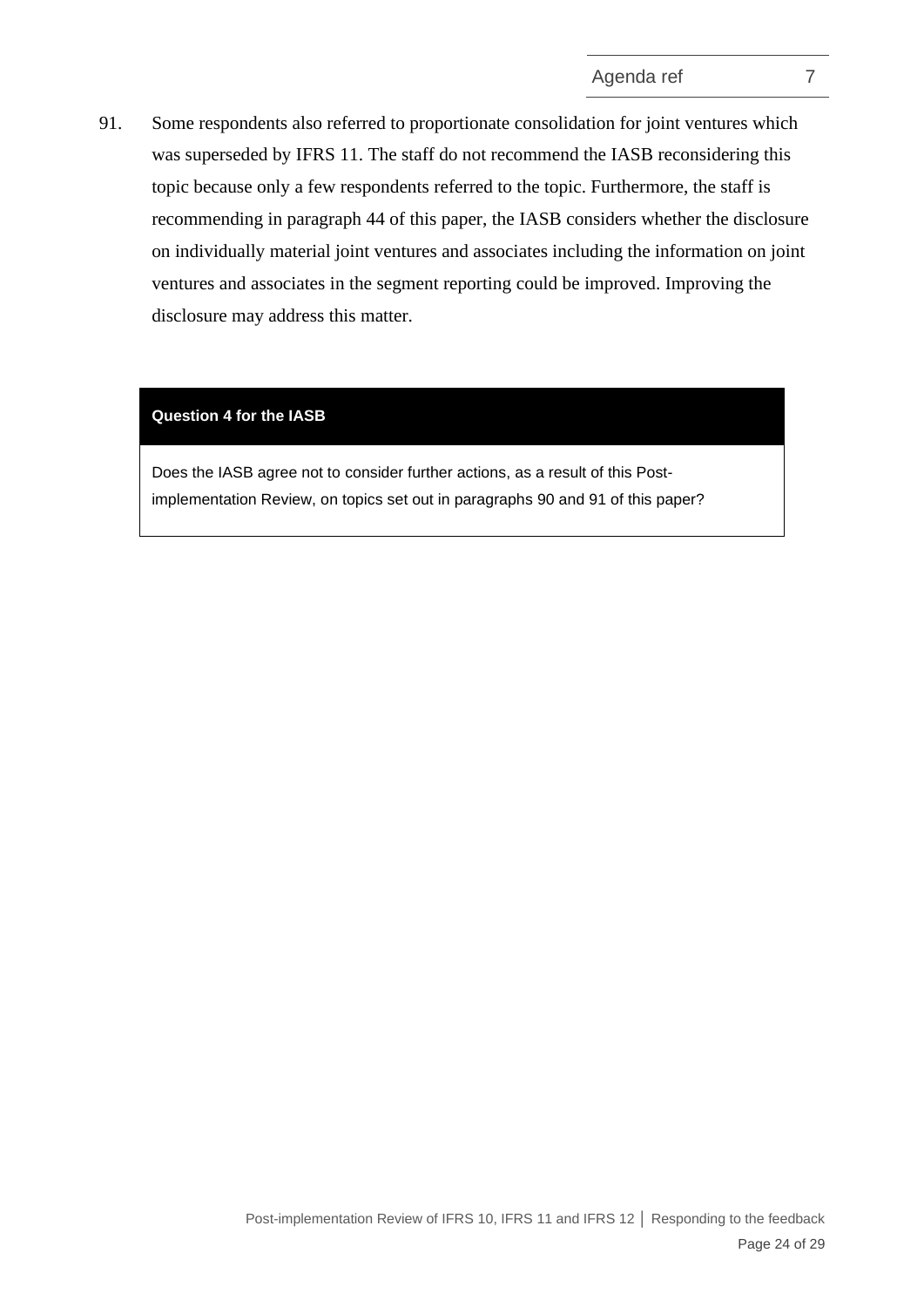# **Appendix A—Overview of Topic 1, 2, 3 and 5**

See agenda paper 7, October 2021 for a detailed description of these topics.

|                | <b>Topics</b>                                                                                  | <b>Description</b>                                                                                                                                                                                                                                                                                                                                                                                                                                                                                                                                                                                                                                                    | <b>Action recommended</b>                                                                                                                                                                                                                                                                                                                                                                                                                                                                                                                                                                                                                            |  |
|----------------|------------------------------------------------------------------------------------------------|-----------------------------------------------------------------------------------------------------------------------------------------------------------------------------------------------------------------------------------------------------------------------------------------------------------------------------------------------------------------------------------------------------------------------------------------------------------------------------------------------------------------------------------------------------------------------------------------------------------------------------------------------------------------------|------------------------------------------------------------------------------------------------------------------------------------------------------------------------------------------------------------------------------------------------------------------------------------------------------------------------------------------------------------------------------------------------------------------------------------------------------------------------------------------------------------------------------------------------------------------------------------------------------------------------------------------------------|--|
|                | Investment entity-                                                                             | Respondents said information is lost when an investment entity                                                                                                                                                                                                                                                                                                                                                                                                                                                                                                                                                                                                        | Initial research—the IASB could either:                                                                                                                                                                                                                                                                                                                                                                                                                                                                                                                                                                                                              |  |
|                | subsidiaries that are                                                                          | measures at fair value a subsidiary that is itself an investment entity,                                                                                                                                                                                                                                                                                                                                                                                                                                                                                                                                                                                              | research additional disclosure<br>(a)                                                                                                                                                                                                                                                                                                                                                                                                                                                                                                                                                                                                                |  |
| $\overline{2}$ | investment entities<br>Collaborative<br>arrangements<br>outside the scope of<br><b>IFRS 11</b> | including information on:<br>(a) investments held by the subsidiary, for example, information on<br>fair value and changes in the fair value of these investments;<br>(b) other assets and liabilities held by the subsidiary, such as cash<br>balances and borrowings; and<br>investment-related services provided by the subsidiary, for<br>(c)<br>example, revenue and the cost of the service.<br>Respondents said collaborative arrangements that do not meet the<br>definition of a joint arrangement in IFRS 11 are commonplace in<br>several industries. Those collaborative arrangements outside the<br>scope of IFRS 11are accounted for in different ways. | requirements for subsidiaries that are<br>investment entities themselves; or<br>reconsider which subsidiaries an<br>(b)<br>investment entity parent consolidates<br>and which subsidiaries are measured at<br>fair value.<br>Initial research—the IASB should first<br>identify if there are common features of<br>collaborative arrangements outside the scope<br>of IFRS 11 to determine if a homogenous<br>group of arrangements can be defined.<br>If the IASB can identify common features of<br>the arrangements, it could then identify<br>whether the current accounting practice is<br>appropriate before undertaking standard-<br>setting, |  |
|                |                                                                                                |                                                                                                                                                                                                                                                                                                                                                                                                                                                                                                                                                                                                                                                                       |                                                                                                                                                                                                                                                                                                                                                                                                                                                                                                                                                                                                                                                      |  |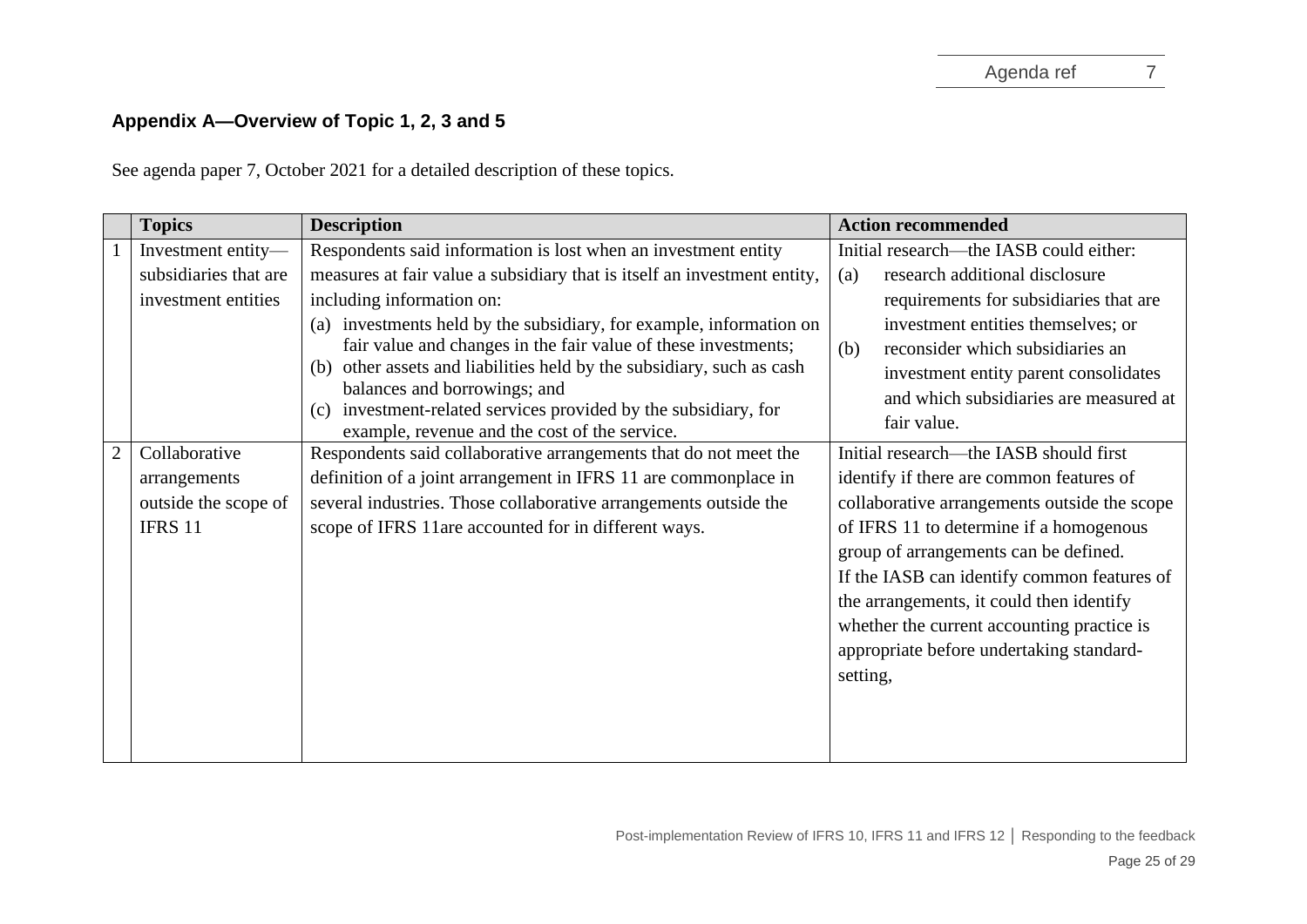|   | <b>Topics</b>       | <b>Description</b>                                                   | <b>Action recommended</b>                     |
|---|---------------------|----------------------------------------------------------------------|-----------------------------------------------|
| 3 | Transactions that   | Respondents said there are transactions that are structured through  | Initial research—the IASB could either:       |
|   | involve corporate   | corporate wrappers to achieve particular purposes, for example, tax, | conduct research to decide whether it<br>(a)  |
|   | wrappers            | legal or regulatory purposes. Respondents asked whether the          | is appropriate, and if so, whether it is      |
|   |                     | accounting outcome of these transactions differs depending on        | possible to develop a principle for           |
|   |                     | whether the transaction is structured through a corporate entity or  | transactions that involve a corporate         |
|   |                     | not.                                                                 | wrapper; or                                   |
|   |                     |                                                                      | consider addressing only particular<br>(b)    |
|   |                     |                                                                      | types of transactions.                        |
| 5 | Transactions that   | Respondents said some transactions that change the relationship      | Initial research—the IASB could either:       |
|   | change relationship | between an investor and an investee are not addressed by IFRS        | provide guidance for specific<br>(a)          |
|   | between an investor | <b>Accounting Standards.</b>                                         | transactions that the IFRS Accounting         |
|   | and investee        | Transactions not explicitly addressed in IFRS Accounting Standards   | Standards do not address; or                  |
|   |                     | and which are not in the scope of the equity method project include: | (b)<br>explore the feasibility of identifying |
|   |                     | a subsidiary becoming a joint operation;<br>(a)                      | principles in dealing with transactions       |
|   |                     | a joint venture becoming a joint operation;<br>(b)                   | that change the relationship between          |
|   |                     | changes in ownership interest without losing control<br>(c)          | an investor and an investee.                  |
|   |                     | (reclassifying goodwill between equity interest attributable to      |                                               |
|   |                     | the parent and non-controlling interest and the impact on            |                                               |
|   |                     | subsequent impairment assessment of the goodwill); and               |                                               |
|   |                     | changes from a joint operator to a party to a joint operation<br>(d) |                                               |
|   |                     | without having joint control.                                        |                                               |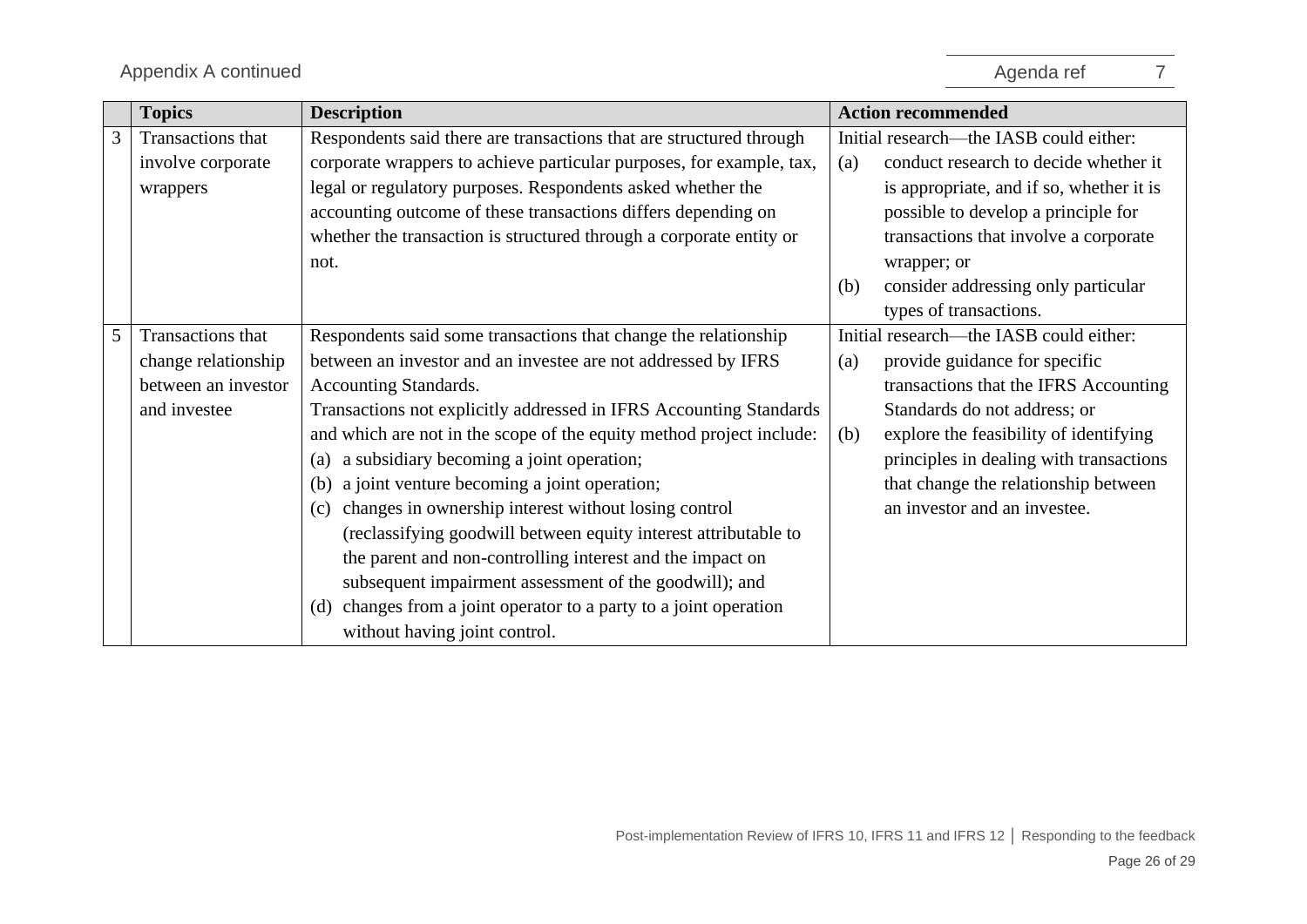# **Appendix B—Application questions on IFRS 10 and IFRS 11**

- B1. Respondents to the Request for Information asked for additional guidance to support the application of judgement when applying IFRS 10 and IFRS 11. Some 15 subtopics were summarised from the feedback on the Request for Information including:
	- (a) IFRS 10—assessing control:
		- i. identifying relevant activities when:
			- 1. more than one investors simultaneously have the ability to direct different activities of an investee;
			- 2. relevant activities of an investee change during the lifecycle of the investee; and
			- 3. an investee is a structured entity.
		- ii. assessing rights that give an investor power including:
			- 4. assessing whether rights held by a franchisor in a franchisee are protective;
			- 5. assessing whether veto rights give an investor power;
			- 6. assessing whether lender's rights are protective;
			- 7. assessing whether potential voting rights are substantive; and
			- 8. the relationship between protective rights and substantive rights.
		- iii. assessing control without a majority of the voting rights including:
			- 9. whether there is a size of voting rights that is compatible with control without a majority of the voting rights; and
			- 10. how an entity considers the historical voting pattern.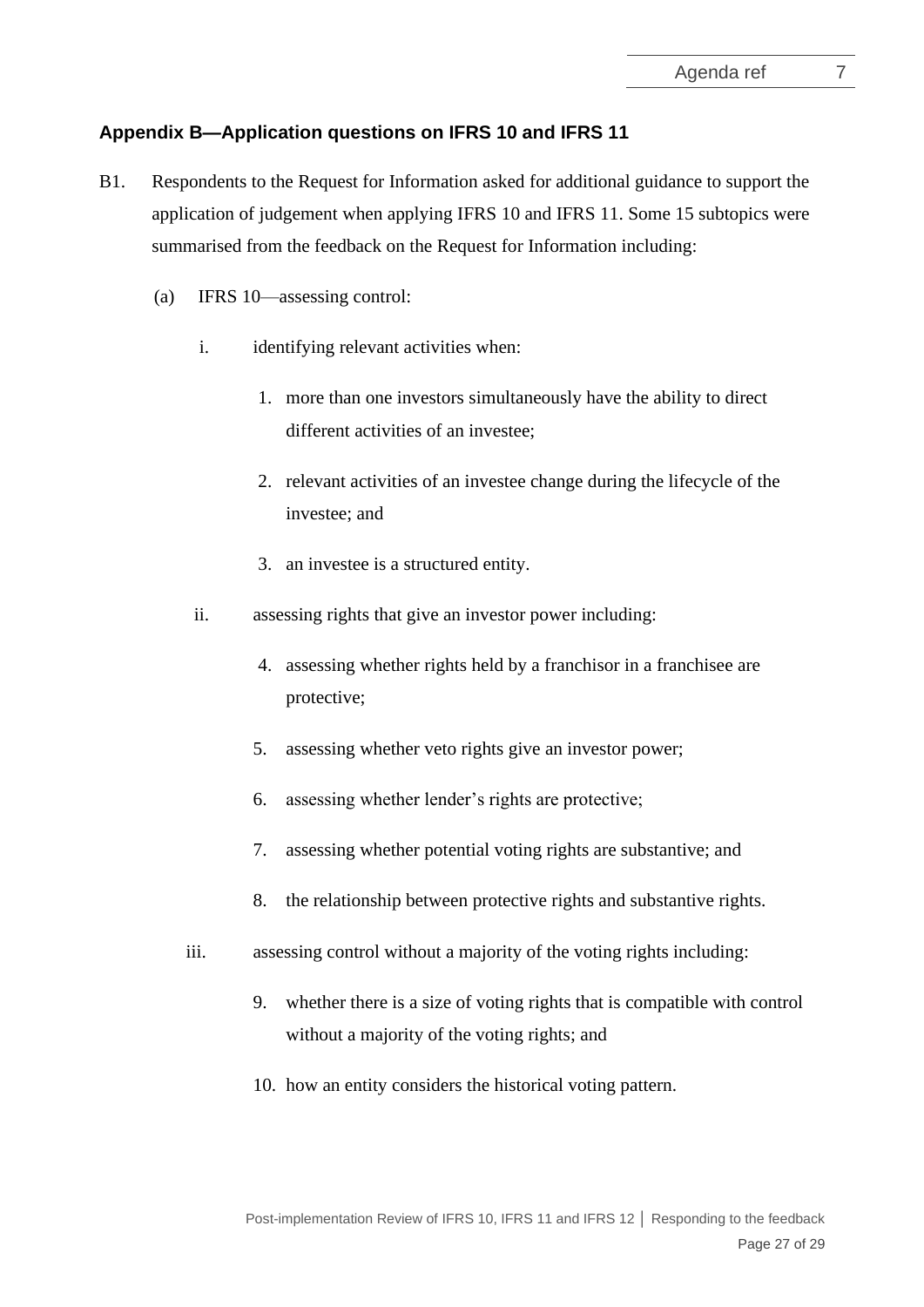- iv. assessing agency relationships, in particular:
	- 11. assessing the variability of returns; and
	- 12. assessing if a non-contractual agency relationship exists.
- (b) IFRS 11—classifying joint arrangements, in particular:
	- 13. assessing other facts and circumstances when classifying joint arrangements.
- (c) IFRS 11—accounting for joint operations, in particular:
	- 14. accounting for disproportionate share of output compared to ownership; and
	- 15. liabilities arising from a contract signed by a joint operator on behalf of a joint operation.
- B2. Subtopics 2, 8 12 and 14 have been analysed and the staff recommend the IASB refer these subtopics to the Interpretations Committee.
- B3. The staff do not recommend the IASB consider the remaining subtopics for the following reasons:
	- (a) the relevant issue does not arise frequently (paragraph [B4\)](#page-27-0);
	- (b) the benefit of additional requirements would not exceed the cost (paragraphs [B4–](#page-27-0)  $B5$ ; or
	- (c) some respondents requested additional examples while other respondents were concerned about the unintended consequences of additional examples in the Standards (paragraph [B6\)](#page-28-1).
- <span id="page-27-0"></span>B4. In relation to subtopics that do not arise frequently, it was noted that the challenges referred to by respondents arise primarily because of the complexity of the transactions and thereby relate to specific facts and circumstances. Adding or clarifying requirements in the Standards to address complex transactions that do not arise frequently could trigger reassessments of whether an entity controls another entity or the classification of joint